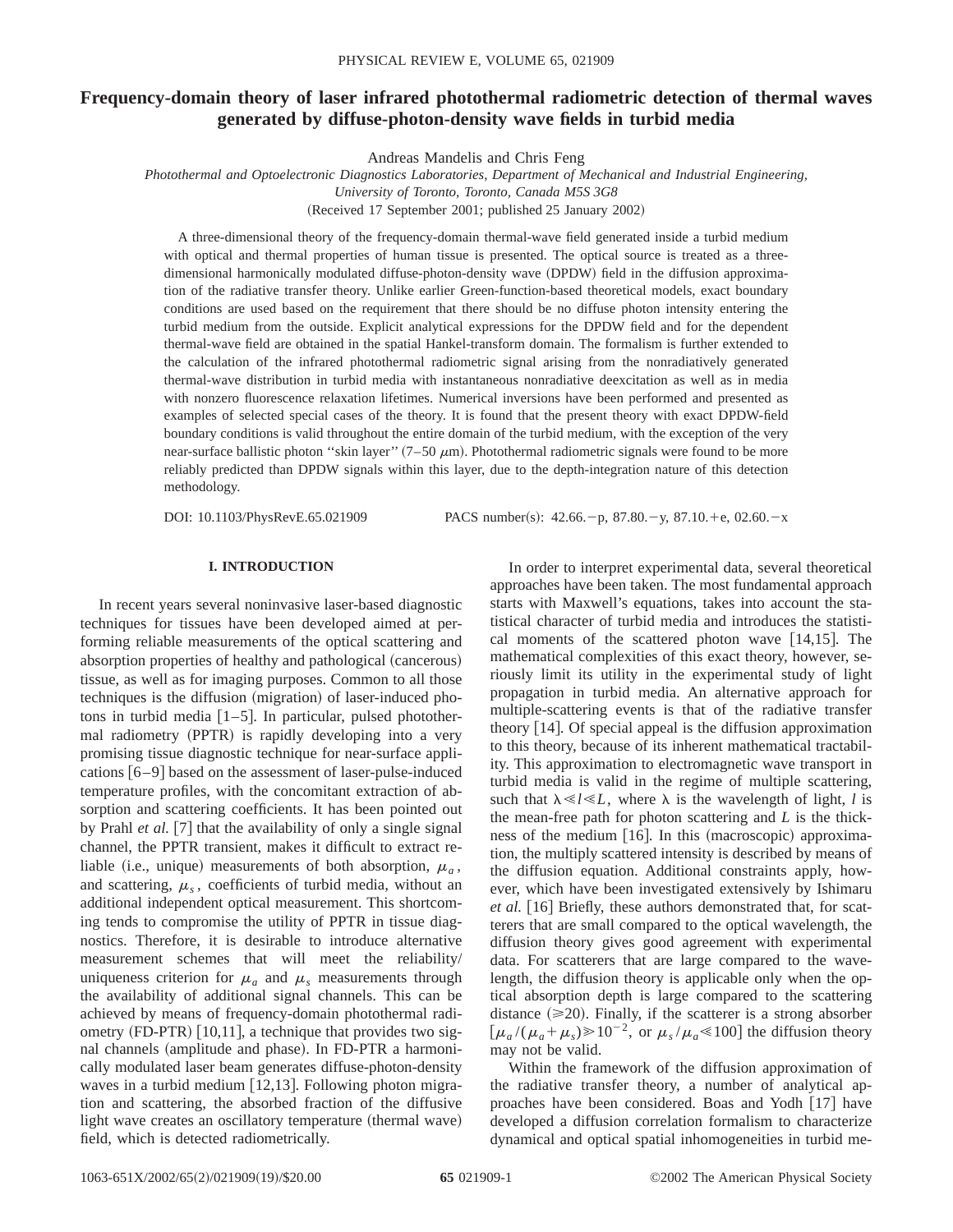dia. Farrell, Patterson, and Wilson  $|18|$  have considered the steady-state diffuse-photon-density field in a semi-infinite turbid medium under continuous (dc) optical excitation. They developed a three-dimensional theory of the spatial profile of diffuse reflectance in the medium, using a Greenfunction approach. The exact boundary condition in this case is that, at the interface between the turbid medium and its (nondiffuse) surroundings, there should be no diffuse intensity entering the medium from outside  $(Ref. [14], Chap. 9.2).$ Furthermore, the diffuse source is extended, distributed in space inside the turbid medium. In order to be able to use the Green-function formalism, Farrell, Patterson, and Wilson [18] replaced the extended source with a single isotropic point source located at a depth equal to the scattering meanfree path. They also forced the photon fluence rate to zero at a position outside the actual interface ("extrapolated boundary'') equal to  $z_b = 2AD$ , where *A* is a constant related to the internal reflection [see Sec. II; Eq.  $(11)$ ] and *D* is the diffusion constant. In this manner the Green function satisfies homogeneous Dirichlet boundary conditions, but the diffusion equation is not accurate outside the physical boundaries of the turbid medium  $[19]$ . The same approach regarding boundary conditions was adopted by Patterson  $[20]$  in his treatment of the frequency dependence of the harmonic oscillation of a diffuse-photon-density wave (DPDW) in a turbid medium. Farrell, Patterson, and Wilson [18] further compared their Green-function-based diffuse-radial-reflectance model to Monte Carlo simulations of the semi-infinite turbid medium. They found some anomalies in their photon diffusion model, notably that the diffusion theory breaks down when the equivalent point-scatterer source is ''too close'' to the surface of the turbid medium. They also noticed that the single scatterer source gives better agreement with Monte Carlo simulation at short distances from the surface than the physically more realistic extended scattering source, a fact they called ''counterintuitive.'' The boundary conditions for the diffusion approximation are nontrivial, because near the boundaries of a turbid medium this approximation breaks down as the distance to the boundary becomes on the order of a photon mean-free path. In this spatial regime diffusive transport crosses over to free propagation (balistic photons). Much theoretical consideration has been given to this socalled "skin layer"  $[21,22]$ . It is clear that the nature of the approximation used to replace the exact photon source and boundary conditions at the turbid medium-air interface is a major unresolved issue in any analytical model of diffuse photon propagation in this system, especially at, or near, the interface, which is the main probe region of back-scatteredmode FD-PTR detection.

In this paper a theoretical formalism of FD-PTR in turbid media is developed, using exact boundary conditions consistent with the diffusion approximation of the radiative transfer theory. The theory develops and uses a three-dimensional model of the DPDW field as the modulated thermal-wave source in a turbid medium of finite thickness. Simulations of the DPDW and the thermal-wave fields generated by the diffuse optical volume distributions are also given to demonstrate the physical characteristics of the technique.

## **II. DIFFUSE-PHOTON-DENSITY-WAVE BOUNDARY VALUE PROBLEM**

Laser fluence (or irradiance) in a turbid medium can be expressed as the superposition of coherent and diffuse components. The relative intensities depend on how scattering the medium is. For highly scattering media the diffuse component is almost isotropic, which allows the photon-density field to be expressed in a series of Legendre functions  $[16]$ , leading to spherical harmonics [23]. The time-dependent photon density can be derived from the radiative transfer equation upon substitution of the first (isotropic) term in the foregoing series expansion,

$$
D\nabla^2 \rho_d(r,t) - \frac{1}{\nu} \frac{\partial}{\partial t} \rho_d(r,t) - \mu_a \rho_d(r,t) = -S(r,t), \quad (1)
$$

where  $\nu$  is the speed of light in the turbid medium,  $D$  is the optical diffusion coefficient, and  $S(r,t)$  is the optical source function. For a harmonic optical source of cylindrical symmetry, such as an amplitude-modulated Gaussian laser beam at angular frequency  $\omega$ , the temporal Fourier transform of Eq. (1) yields the DPDW (or *diffuse radiant energy fluence rate* field [23]),  $\psi_d$  [Wm<sup>-2</sup>], equation [24] in cylindrical coordinates  $\mathbf{r}=(r,\theta,z)$ ,

$$
\nabla^2 \psi_d(\mathbf{r}, \omega) - \sigma_p^2(\omega) \psi_d(\mathbf{r}, \omega) = -3 \mu_s(\mu_t + g \mu_a)
$$
  
 
$$
\times I(r, \omega) e^{-\mu_t z}.
$$
 (2)

Here a source strength depth distribution was assumed that decreases exponentially into the turbid medium (Bouguet's law) with total attenuation (extinction) coefficient

$$
\mu_t = \mu_a + \mu_s \quad [\text{m}^{-1}], \tag{3}
$$

 $\sigma_{\rho}(\omega)$  is the complex diffuse photon-density wave number, defined in Eq. (7).  $I(r, \omega)$  is the radial fluence distribution  $(Wm^{-2})$  of the photon source. *g* is the mean cosine of the scattering function  $p(\theta)$  of the photon over all spatial directions described by the solid angle  $\Omega$ ; it can be thought of as an asymmetry parameter for anisotropic multiple scattering [ $25$ ]. It can be defined as

$$
g = \frac{\int_{4\pi} p(\theta) \cos \theta \, d\Omega}{\int_{4\pi} p(\theta) d\Omega}.
$$
 (4)

Mean cosine values range over the interval  $-1 \le g \le 1$ .  $g=0$  indicates balanced forward and backward scattering (e.g., isotropic or Rayleigh scattering), where  $p(\theta)$  is constant (and equal to the single-scattering albedo  $W_o = \mu_s / \mu_t$ ) [23]. Negative values of *g* are associated with net backward scattering, while positive values of *g* indicate net forward scattering.  $g=1$  implies entirely forward scattering, where  $p(\theta)$  is proportional to the Dirac delta function in the forward direction,  $\theta = 0$ . It should be noted that the albedo *W<sub>o</sub>* refers to a single photon and is generally different from the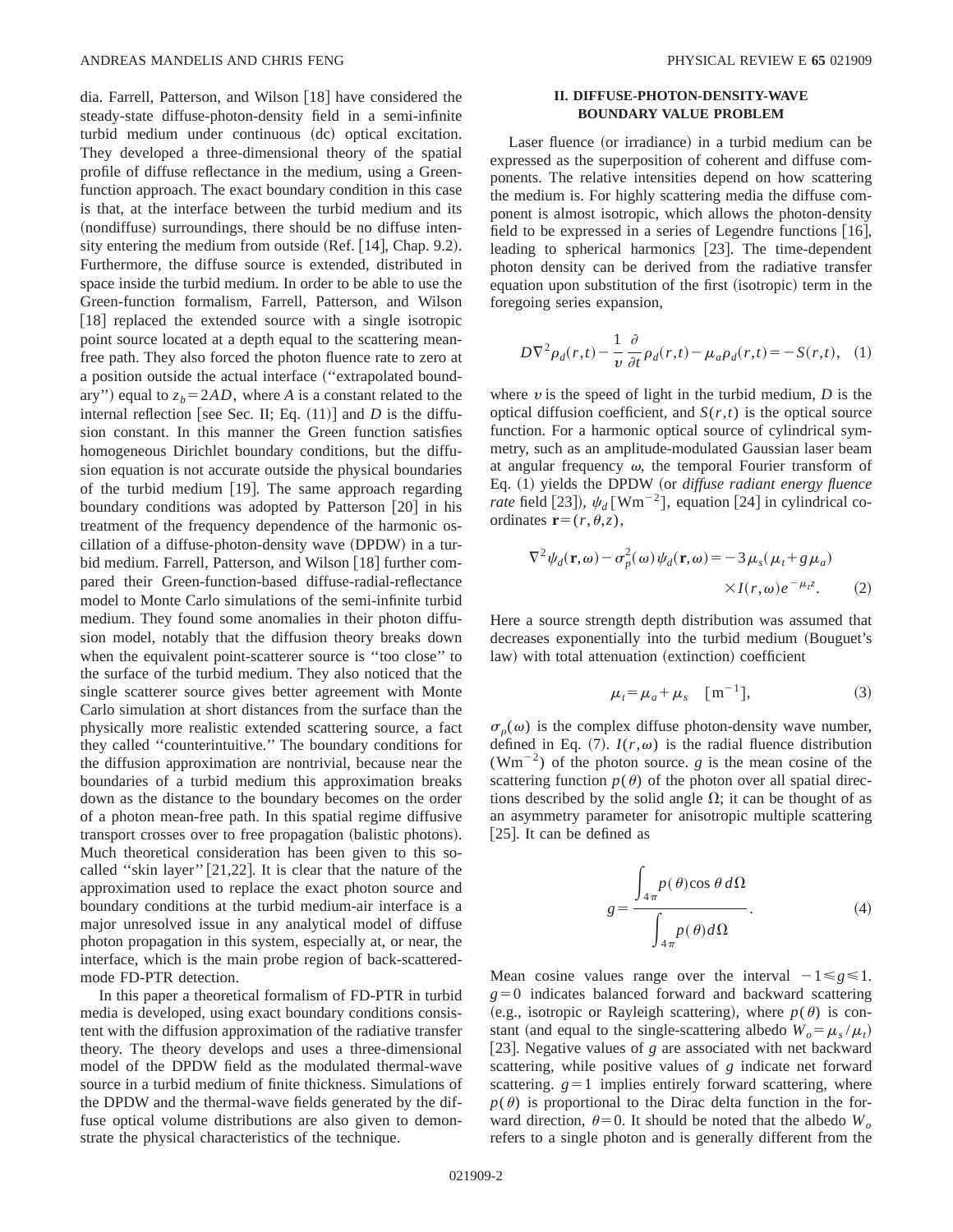transport albedo  $a' = \mu_s' / (\mu_a + \mu_s')$  introduced by Eason *et al.* [26] and used in the Green-function formalism by Farrell, Patterson, and Wilson  $\begin{bmatrix} 18 \\ a' \end{bmatrix}$  *a*<sup>8</sup> is a collective photon property resulting from spatial summation of scattered photons (e.g., by an integrating sphere in total diffuse reflectance measurements). Also

$$
\mu'_{s} \equiv (1 - g)\mu_{s} \quad (\text{m}^{-1}), \tag{5}
$$

is the transport (or reduced) scattering coefficient.  $\mu'_{s}$  becomes equal to  $\mu_s$  only in the limiting case of fully isotropic scattering. It must be further noted that there is no contradiction between the range of validity of the time-dependent photon diffusion equation  $(1)$  and the possibility for nonisotropic photon distribution in the turbid medium as expressed by the definition of the mean cosine  $g$ , Eq.  $(4)$ : The "almost isotropic" assumption underlying Eq. (1) and its Fourier transform, Eq.  $(2)$ , represent an approximation in the limiting case where multiple scattering is dominant, regardless of its spatial distribution. For this reason, Ishimaru *et al.* [16] warn that near the surface of a turbid medium the diffusion solution may not be applicable. We will return to this point in the development of the FD-PTR theory in turbid media, Sec. V, on discussing the infrared radiometric probe, the depth averaging of which tends to reduce the effects of the inability of the diffusion approximation to describe the very near surface ballistic photon region. In view of the almost entirely forward scattering of photons in tissue, *g* values range between  $[27]$  0.6 and 0.98. Therefore, the foregoing remarks regarding the consistency of the diffusion formalism are quite relevant.

Returning to the DPDW equation  $(2)$ , the radial distribution of the Gaussian optical source at the surface of the turbid medium can be described as

$$
I(r,\omega) = \frac{P(1-R)}{2\pi W^2} e^{-2r^2/W^2} (1 + e^{i\omega t}) \quad (\text{W/m}^2), \quad (6)
$$

where  $P$  is the incident laser power,  $R$  is the total outward interfacial reflectance, which controls the amount of radiation that enters the turbid medium. *R* is distinct from the diffuse reflectance, which is generated following photon interactions with the medium. *W* is the laser-beam spotsize. The complex diffuse-photon wave number is defined as  $[24]$ 

$$
\sigma_{\rho}(\omega) = \sqrt{\frac{1 - i \omega \tau_a}{D_{\text{eff}} \tau_a}} \quad (\text{m}^{-1}). \tag{7}
$$

This definition is convenient, as it introduces the concepts of a diffuse-photon lifetime,  $\tau_a \equiv (\nu \mu_a)^{-1}$ , a function of the optical absorption properties of the medium; and of the effective photon diffusivity

$$
D_{\text{eff}} \equiv vD = \frac{v}{3[\mu_a + (1 - g)\mu_s]} \quad (m^2/s). \tag{8}
$$

The exact boundary condition at each interface is the requirement that there should be no diffuse intensity entering the turbid medium from outside (Ref.  $[14]$ , Sec. 9-2). Apply-



FIG. 1. Cross-sectional geometry of a slab of turbid matter of thickness *L*, optically excited by a harmonically modulated Gaussian laser beam of spotsize *W*, modulation frequency  $f = \omega/2\pi$  and fluence given by Eq.  $(6)$ .

ing this condition to the case of a turbid layer of finite thickness *L* and normal laser incidence, yields the boundary conditions on the isotropic DPDW field function (also known as fluence rate [18]),  $\Psi_d$ 

$$
\psi_d(r,0;\omega) - A \frac{\partial}{\partial z} \psi_d(r,z;\omega)|_{z=0} = -3 \mu_s g A I(r,\omega), \tag{9}
$$

and

$$
\psi_d(r, L; \omega) + A \frac{\partial}{\partial z} \psi_d(r, z; \omega)|_{z=L} = 3 \mu_s g A I(r, \omega) e^{-\mu_t L}.
$$
\n(10)

Here the constant *A* is given as follows  $[14,18,28]$ 

$$
A = 2D\left(\frac{1 + r_{21}}{1 - r_{21}}\right) = 2D\xi \quad (m).
$$
 (11)

 $r_{12}$  is the internal reflectance, defined as the ratio of the upward-to-downward hemispherical diffuse optical fluxes at the boundary  $[28]$ . This definition of *A* (in the normalized form  $A \rightarrow A/2D$ ) has been used by Groenhuis, Ferwerda, and Bosch [29] in the steady-state limit of Eq. (1):  $\partial \rho_d(\mathbf{r},t)/\partial t$ =0;  $\rho_d(\mathbf{r},t) = \psi_d(\mathbf{r},\infty) \equiv \psi_d(\mathbf{r})$ , along with an empirical relationship between  $r_{21}$  and the relative refractive index  $n_{21}$ . The boundary conditions  $(9)$ ,  $(10)$ , albeit derived from exact photon conservation considerations across the diffuse/ ambient interface with rigorous mathematical manipulations, are approximate to the extent that the diffusion equation  $(2)$ itself holds only for the region far from the boundary and the source  $|16|$ . Nevertheless, in keeping with the phenomenological character of the diffusion approximation, these boundary conditions are optimal, since they are consistent with optical energy conservation principles at the turbid medium interfaces, Fig. 1. To compare with the Green-function approximation  $[18]$ , the boundary condition  $(9)$  in a scattering medium readily reduces to the boundary-mismatched homogeneous condition [30]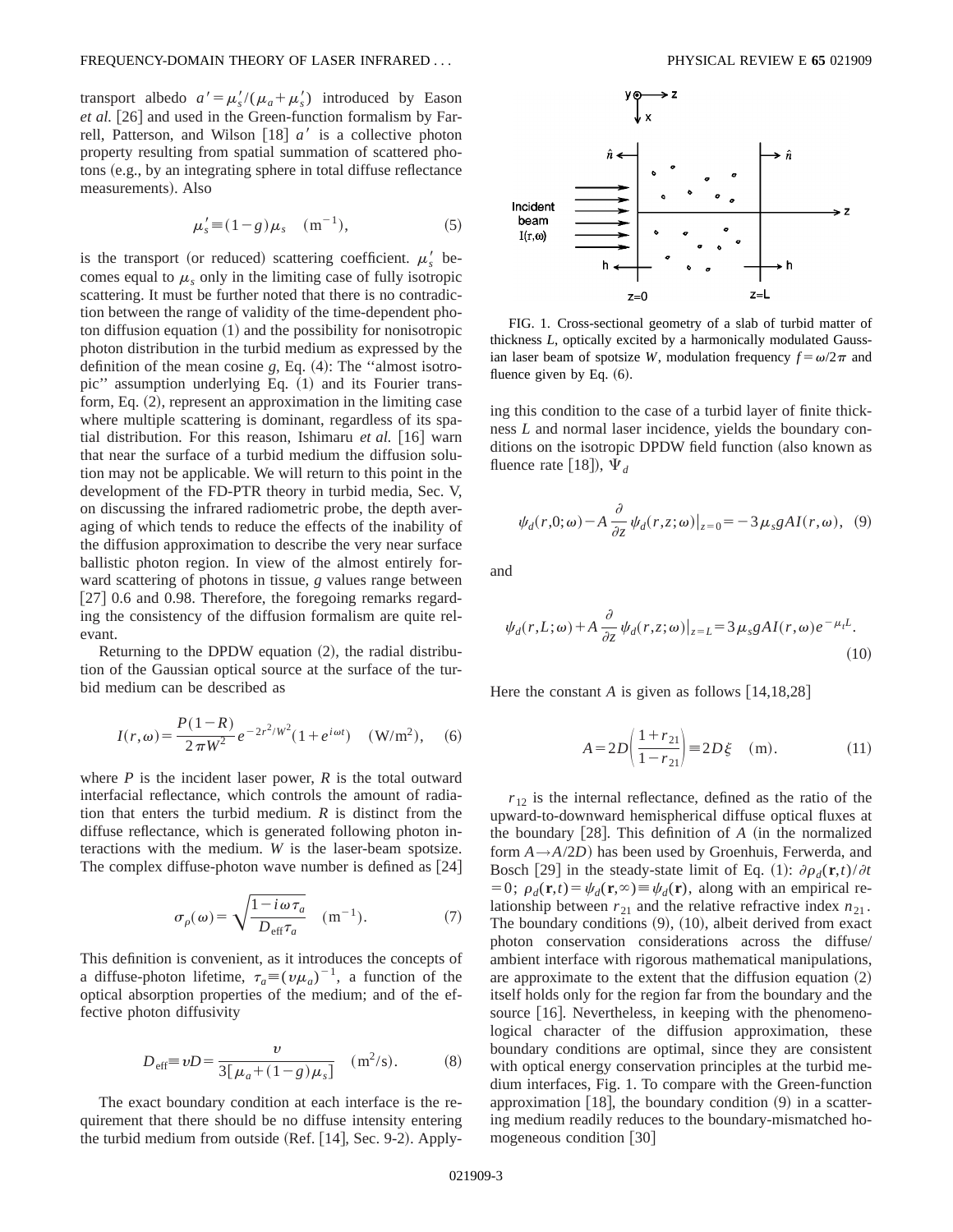$$
\psi_d(r) - A \frac{\partial}{\partial z} \psi_d(r) = 0, \tag{12}
$$

only if  $g=0$  (purely isotropic scattering). Therefore, it can be concluded that the present approach removes the internally inconsistent use of the homogeneous boundary condi- $~12)$  with highly forward scattered photons in tissue [27], where  $g \sim 1$ . That inconsistency, nevertheless, is internal to the Green-function formalism and only impacts the calculated values of  $\mu_s$  through the measured values of  $\mu'_s$ , Eq. (5), because *g* never appears independently of  $\mu'_{s}$  in that formalism  $[18]$ .

#### **III. DIFFUSE AND COHERENT PHOTON-DENSITY-WAVE FIELDS**

First, we turn to the problem of the DPDW field. The DPDW boundary-value problem of Eqs.  $(2)$ ,  $(9)$ , and  $(10)$ can be solved analytically in cylindrical coordinates for Gaussian laser beam excitation of the type of Eq.  $(6)$ , using the Hankel transformation. The cross-sectional geometry of a slab of turbid matter is shown in Fig. 1. It is convenient to define the total interaction coefficient

$$
\mu'_{t} \equiv \mu_{t} - g \mu_{s} = \mu_{a} + (1 - g) \mu_{s} = \mu_{a} + \mu'_{s} \quad (m^{-1}),
$$
\n(13)

where the total attenuation coefficient  $\mu_t$  is given in Eq. (3). Equation  $(2)$  can be written

$$
\nabla^2 \psi_d(r, z; \omega) - \sigma_p^2 \psi_d(r, z; \omega) = -\frac{1}{D} G(r, z; \omega), \tag{14a}
$$

where

$$
G(r, z; \omega) \equiv C_1(\omega) e^{-2r^2/W^2 - \mu_r z}, \qquad (14b)
$$

$$
D = 1/3\mu_t',\qquad(14c)
$$

and

$$
C_1(\omega) \equiv \frac{(1-R)P\mu_s}{2\pi W^2} \left(\frac{\mu_t + g\mu_a}{\mu_t - g\mu_s}\right) (1 + e^{i\omega t}). \quad (14d)
$$

By virtue of the circular symmetry of the laser excitation beam, it is convenient to take the Hankel transform of  $\psi_d(r,z;\omega)$ ,

$$
\widetilde{\phi}_d(z;\lambda,\omega) = \int_0^\infty \psi_d(r,z;\omega) J_o(\lambda r) r \, dr,\tag{15}
$$

where  $J<sub>o</sub>(x)$  is the Bessel function of the first kind of order zero. Equation  $(14a)$  is thus transformed to an ordinary differential equation

$$
\frac{d^2}{dz^2}\,\tilde{\phi}_d(z;\lambda,\omega) - \beta^2\,\tilde{\phi}_d(z;\lambda,\omega) = -\frac{1}{D}\,\tilde{G}(z;\lambda,\omega),\tag{16a}
$$

with

and

$$
\tilde{G}(z;\lambda,\omega) \equiv C_2(\omega)e^{-(\lambda^2 W^2)/8 - \mu_{\tilde{t}}}(1 + e^{i\omega t}), \quad (16c)
$$

 $\beta^2(\lambda,\omega) \equiv \lambda^2 + \sigma_p^2(\omega) \quad (\text{m}^{-2}),$  (16b)

$$
C_2(\omega) = W^2 C_1(\omega). \tag{16d}
$$

For arbitrary radial source distributions  $I(r, \omega)$ , the Hankel transform  $\tilde{G}$  may be generalized,

$$
\widetilde{G}(z;\lambda,\omega) = \left(\frac{\mu_t + g\,\mu_a}{\mu_t - g\,\mu_s}\right)\mu_s e^{-\mu_t z} \widetilde{I}(\lambda,\omega). \tag{17}
$$

The boundary conditions  $(9)–(10)$  transform to

$$
\tilde{\phi}_d(0;\lambda,\omega) - A \frac{d}{dz} \tilde{\phi}_d(z;\lambda,\omega)|_{z=0} = -3 \mu_s g A \tilde{I}(\lambda,\omega),
$$
\n(18a)

$$
\tilde{\phi}_d(L;\lambda,\omega) + A \frac{d}{dz} \tilde{\phi}_d(z;\lambda,\omega)|_{z=0} = 3 \mu_s g A e^{-\mu_l L} \tilde{I}(\lambda,\omega).
$$
\n(18b)

The solution to the Hankel-transformed boundary-value problem is tedious but straightforward,

$$
\tilde{\phi}_d(z;\lambda,\omega) = A_1 e^{\beta z} + A_2 e^{-\beta z} - \frac{\tilde{G}(z;\lambda,\omega)}{D(\mu_t^2 - \beta^2)},\qquad(19)
$$

where

$$
A_1 = \frac{F_2(1+A\beta) - F_1(1-A\beta)}{(1+A\beta)^2 e^{\beta L} - (1-A\beta)^2 e^{-\beta L}},
$$
 (20a)

and

$$
A_2 = \frac{F_1(1+A\beta)e^{\beta L} - F_2(1-A\beta)}{(1+A\beta)^2 e^{\beta L} - (1-A\beta)^2 e^{-\beta L}},
$$
 (20b)

with

$$
F_1 = \left[\frac{1}{D} \left(\frac{1+\mu_t A}{\mu_t^2 - \beta^2}\right) \left(\frac{\mu_t + g \mu_a}{\mu_t - g \mu_s}\right) - \frac{2g}{\mu_t'}\right] \mu_s \tilde{I}(\lambda, \omega),\tag{21a}
$$

and

$$
F_2 = \left[\frac{1}{D} \left(\frac{1 - \mu_t A}{\mu_t^2 - \beta^2}\right) \left(\frac{\mu_t + g \mu_a}{\mu_t - g \mu_s}\right) + \frac{2g}{\mu_t'}\right] \mu_s e^{-\mu_t L} \tilde{I}(\lambda, \omega).
$$
\n(21b)

For the Gaussian laser beam considered in this work,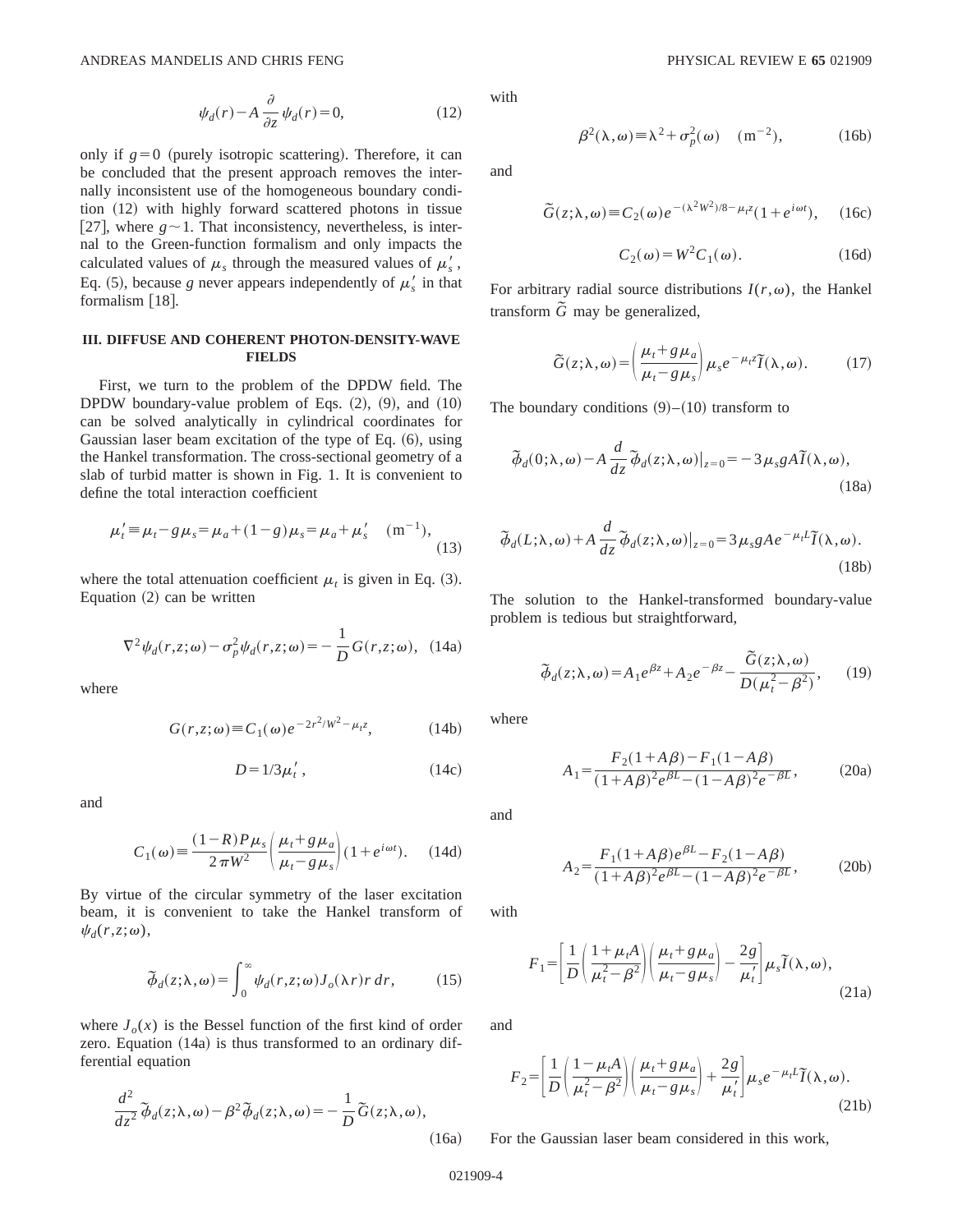$$
\widetilde{I}(\lambda,\omega) = \frac{P(1-R)}{2\pi W^2} e^{i\omega t} \int_0^\infty e^{-2r^2/W^2} J_o(\lambda r) r \, dr
$$

$$
= \frac{P(1-R)}{2\pi} e^{-(\lambda^2 W^2/8) + i\omega t}.
$$
(22)

For simplicity, only the oscillating component of the modulated incident laser fluence Eq.  $(6)$  is considered in the calculations, and the time-varying exponential  $e^{i\omega t}$  is usually omitted. The dc component is of no experimental interest, as its demodulated contribution (e.g., by a phase-sensitive lock-in analyzer) is zero.

To complete the solution, the coherent photon-density wave must be added to the diffuse-photon-density distribution:

$$
\psi_t(r,z;\omega) = \psi_c(r,z;\omega) + \psi_d(r,z;\omega). \tag{23}
$$

Here the oscillatory coherent field source can be easily obtained by modification of the dc source  $[16]$  as follows:

$$
\psi_c(r,z;\omega) = \frac{P(1-R)}{2\,\pi W^2} \, e^{-2(r^2/W^2) - \mu_r z + i\omega t}.\tag{24}
$$

For arbitrary optical-source distributions, the Hankel transform of  $\psi_c$  is

$$
\tilde{\phi}_c(z;\lambda,\omega) = \tilde{I}(\lambda,\omega)e^{-\mu_1 z + i\omega t}.
$$
 (25)

Combining this term with Eq.  $(19)$  and rearranging yields the Hankel transform of the total photon-density-wave field in the turbid medium of Fig. 1.

$$
\tilde{\phi}_t(z;\lambda,\omega) = \tilde{\phi}_c(z;\lambda,\omega) + \tilde{\phi}_d(z;\lambda,\omega)
$$
\n
$$
= \frac{(F_1 - \gamma F_2 e^{-\beta L})e^{-\beta L} + (F_2 - \gamma F_1 e^{-\beta L})e^{-\beta (L-z)}}{(1 + A\beta)(1 - \gamma^2 e^{-2\beta L})} + \left[1 - \frac{1}{D} \left(\frac{\mu_t + g\mu_a}{\mu_t - g\mu_s}\right) \left(\frac{\mu_s}{\mu_t^2 - \beta^2}\right)\right]e^{-\mu_t z}\tilde{I}(\lambda,\omega). \quad (26)
$$

In this expression the interfacial diffuse-photon transfer coefficient  $\gamma$  has been defined as

$$
\gamma \equiv \frac{1 - A\beta}{1 + A\beta}.\tag{27}
$$

In the absence of scattering particles in the medium, we set  $\mu_s$ =0. This reduces  $F_1 = F_2 = 0$  in Eqs. (21a, 21b) and  $\mu_t$  $= \rho_{\alpha}$  in Eq. (3). The resulting Hankel transform of the photon-density-wave field, Eq. (26), reduces to

$$
\tilde{\phi}_t(z;\lambda,\omega) = \tilde{I}(\lambda,\omega)e^{-\mu_a z}.
$$
 (28)

For a Gaussian source as in Eq.  $(22)$ , Eq.  $(28)$  may be inverse transformed immediately, yielding the expected result

$$
\psi_t(r,z;\omega) = \frac{P(1-R)}{2\pi W^2} e^{-2(r^2/W^2) - \mu_a z + i\omega t}.
$$
 (29)

#### **IV. THE THERMAL-WAVE FIELD**

The thermal-wave source in the turbid medium is generated through absorption and optical-to-thermal energy conversion of the total (diffuse+coherent) photon field, which is present in the medium as a result of laser excitation. Therefore, if  $R_L(r, z; \omega)$  represents the volume loss rate of photons at depth *z*, then

$$
R_L(r, z; \omega) = P_L N(r, z; \omega) \quad (\text{m}^{-3} \text{ s}^{-1}), \tag{30}
$$

where  $P_L$  is the probability of single-photon loss per unit depth and  $N(r, z; \omega)$  is the photon fluence (photons/m<sup>2</sup>s) at the coordinate point  $\mathbf{r}=(r,z)$ . In a turbid medium with no

intersystem crossing or photochemical photon conversion,  $P_L = P_a + P_s$  (*a*: absorption, *s*: scattering). Therefore, for the creation of a thermal-wave source  $Q(r, z; \omega)$  one writes

$$
Q(r, z; \omega) = \varepsilon_{\nu} R_L^{\text{NR}}(r, z; \omega) \quad (\text{Wm}^{-3}), \tag{31}
$$

where  $\varepsilon_{\nu}$  (=h $\nu$ ) is the energy of the (assumed monochromatic) photon emitted at frequency  $\nu$ , and  $R_L^{\text{NR}}$  is the fraction of the photon loss-rate undergoing nonradiative transitions and thus being converted into heat. From Eqs.  $(30)$  and  $(31)$ 

$$
Q(r,z;\omega) = \varepsilon_{\nu} P_L^{\text{NR}} N(r,z;\omega) = \varepsilon_{\nu} \eta_{\text{NR}} \mu_a N(r,z;\omega),
$$
\n(32)

where,  $P_L^{\text{NR}} = \mu_a \eta_{\text{NR}}$  is the probability of an *absorbed* photon being converted into heat, as opposed to being scattered or consumed to generate luminescence, further excited-state creation, etc. Here  $\eta_{NR}$  is the nonradiative quantum efficiency. Since  $\varepsilon_p N(r,z;\omega) = \psi_t(r,z;\omega)$ , it follows that

$$
Q(r,z;\omega) = \eta_{\text{NR}} \mu_a \psi_t(r,z;\omega), \tag{33}
$$

where  $\psi_t(r,z;\omega)$  is the optical source function (energy fluence rate [18], in  $Wm^{-2}$ ). In the case of a homogeneous nonscattering medium with radially uniform excitation source, Eq.  $(33)$  reduces to

$$
Q(z; \omega) = \eta_{\text{NR}} \mu_a \psi_{t0}(\omega) e^{-\mu_a z} = -\eta_{\text{NR}} \frac{d}{dz} \psi_t(z, \omega),
$$
\n(34)

where the Beer-Lambert absorption law was assumed  $\psi_t(z,\omega) = \psi_{t0}(\omega)e^{-\mu_a z}$ . For non-Beer-Lambert media, the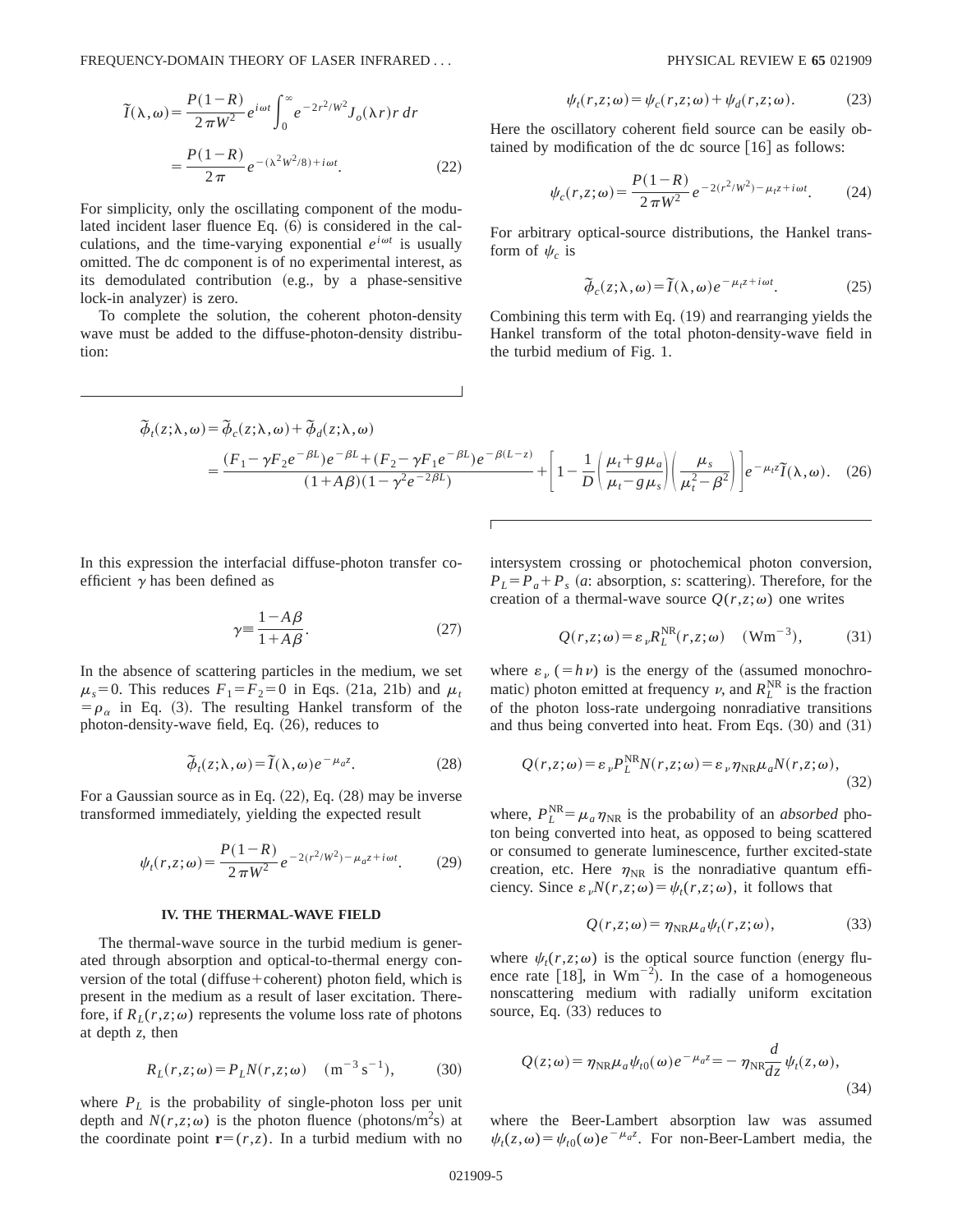thermal source equation  $(33)$  must be used instead of taking the normal derivative of the optical source function.

For an arbitrary harmonic optical source, which creates the total photon-density-wave field  $\psi_t(r,z;\omega)$ , Eq. (23), in the turbid medium, the thermal-wave field is given by  $[24]$ 

$$
\nabla^2 T(r,z;\omega) - \sigma_t^2(\omega) T(r,z;\omega) = -\eta_{\rm NR}(\mu_a/k_t) \psi_t(r,z;\omega),\tag{35}
$$

where

$$
\sigma_t(\omega) = \sqrt{i \omega / D_t} \quad (\text{m}^{-1}), \tag{36}
$$

is the thermal wave number,  $D_t$  is the thermal diffusivity  $(m^2s^{-1})$  and  $k_t$  is the thermal conductivity  $(Wm^{-1} K^{-1})$  of the medium. In the geometry of Fig. 1 we assume homogeneous boundary conditions of the third kind  $[24]$ :

$$
-k_t \hat{\mathbf{n}} \cdot \nabla T(r, z; \omega)|_{z=0, L} = h T(r, z; \omega)|_{z=0, L}.
$$
 (37)

Here  $\hat{\bf{n}}$  is the outward unit vector normal to the surface at  $z=0, L$ , and *h* (Wm<sup>-2</sup> K<sup>-1</sup>) is the heat transfer coefficient. In the coordinate system of Fig. 1,  $\hat{\mathbf{n}} \cdot \nabla = -\partial/\partial z|_{z=0}$  at  $z=0$ and  $\hat{\mathbf{n}} \cdot \nabla = \partial/\partial z|_{z=L}$  at  $z = L$ . The Hankel transform of the thermal-wave field

$$
\tilde{\tau}(z;\lambda,\omega) = \int_0^\infty T(r,z;\omega)J_0(\lambda r)r\,dr,\tag{38}
$$

is the solution to the ordinary boundary-value problem

$$
\frac{d^2}{dz^2}\tilde{\tau}(z;\lambda,\omega) - q^2\tilde{\tau}(z;\lambda,\omega) = -\eta_{\rm NR}(\mu_a/k_t)\tilde{\phi}_t(z;\lambda,\omega),\tag{39}
$$

$$
-k_t \frac{d}{dz} \tilde{\tau}(z; \lambda, \omega)|_{z=0} = h \tilde{\tau}(0; \lambda, \omega), \tag{40a}
$$

$$
k_{t} \frac{d}{dz} \tilde{\tau}(z; \lambda, \omega)|_{z=L} = h \tilde{\tau}(L; \lambda, \omega).
$$
 (40b)

Here  $\tilde{\phi}_t(z;\lambda,\omega)$  is given by the Hankel transform of the total-photon-density field, Eq. (26), and

$$
q^{2}(\lambda,\omega) \equiv \lambda^{2} + \sigma_{t}^{2}(\omega) \quad (\text{m}^{-2}). \tag{40c}
$$

From the structure of Eq.  $(26)$  and by inspection, the solution of Eq.  $(39)$  can be written in the form

$$
\tilde{\tau}(z;\lambda,\omega) = B_1 e^{-\beta z} + B_2 e^{\beta z} + B_3 e^{-\mu_1 z} + B_4 e^{qz} + B_5 e^{-qz}.
$$
\n(41)

After a tedious but straightforward series of manipulations, the Hankel transform of the thermal-wave field can be written as

$$
\tilde{\tau}(z;\lambda,\omega) = B_1 \Biggl\{ e^{-\beta t} + \left( \frac{k_t \beta - h}{1 - e^{-2qL}} \right) \left( \frac{1}{h + k_t q} \left[ e^{-(\beta + q)L} \right] \right. \\ \left. - e^{-2qL} \right] e^{qz} + \frac{1}{h - k_t q} \left[ 1 - e^{-(\beta + q)L} \right] e^{-qz} \Biggr\} \Biggr\}
$$
\n
$$
+ B_2 \Biggl\{ e^{\beta t} - \left( \frac{k_t \beta + h}{1 - e^{-2qL}} \right) \left( \frac{1}{h + k_t q} \left[ e^{-(q - \beta)L} \right] \right. \\ \left. - e^{-2qL} \right] e^{qz} + \frac{1}{h - k_t q} \left[ 1 - e^{-(q - \beta)L} \right] e^{-qz} \Biggr\} \Biggr\}
$$
\n
$$
+ B_3 \Biggl\{ e^{-\mu_t z} + \left( \frac{k_t \mu_t - h}{1 - e^{-2qL}} \right) \left( \frac{1}{h + k_t q} \left[ e^{-(\mu_t + q)L} \right] \right. \\ \left. - e^{-2qL} \right] e^{qz} + \frac{1}{h - k_t q} \left[ 1 - e^{-(\mu_t + q)L} \right] e^{-qz} \Biggr\} \Biggr\}, \tag{42}
$$

with the following definitions:

$$
B_1(\lambda,\omega) = \frac{\eta_{\text{NR}}\mu_a}{k_t(\beta^2 - q^2)} b_1(\lambda,\omega),\tag{43a}
$$

$$
B_2(\lambda,\omega) = -\frac{\eta_{\rm NR}\mu_a}{k_1(\beta^2 - q^2)} b_2(\lambda,\omega),\tag{43b}
$$

and

$$
B_3(\lambda,\omega) = -\frac{\eta_{\rm NR}\mu_a}{k_t(\mu_t^2 - q^2)} b_3(\lambda,\omega),\tag{43c}
$$

where, for an arbitrary optical-source radial distribution *I*( $r, \omega$ ) with Hankel transform  $\overline{I}(\lambda, \omega)$ ,

$$
b_1(\lambda, \omega) \equiv \frac{1}{H(\lambda, \omega)} \left( -F_1 + \gamma F_2 e^{-\beta L} \right), \quad (44a)
$$

$$
b_2(\lambda,\omega) \equiv \frac{1}{H(\lambda,\omega)} (F_2 - \gamma F_1 e^{-\beta L}) e^{-\beta L}, \qquad (44b)
$$

$$
b_3(\lambda,\omega) \equiv \left[1 - \frac{\mu_s}{D(\mu_t^2 - \beta^2)} \left(\frac{\mu_t + g \mu_a}{\mu_t - g \mu_s}\right)\right] \tilde{I}(\lambda,\omega),\tag{44c}
$$

and

$$
H(\lambda, \omega) \equiv (1 + A\beta)(1 - \gamma^2 e^{-2\beta L}).
$$
 (44d)

In the case of a TEM<sub>00</sub> Gaussian laser beam,  $\tilde{I}(\lambda,\omega)$  is given by Eq. (22).  $F_1$  and  $F_2$  are defined in Eq. (21);  $\gamma$  is defined in Eq.  $(27)$ . Depending on the value of *h*, the two limiting cases of Eq.  $(42)$  for  $h=0$  (adiabatic boundaries) and *h*  $\rightarrow \infty$  (diathermal or isothermal boundaries) are obtained immediately.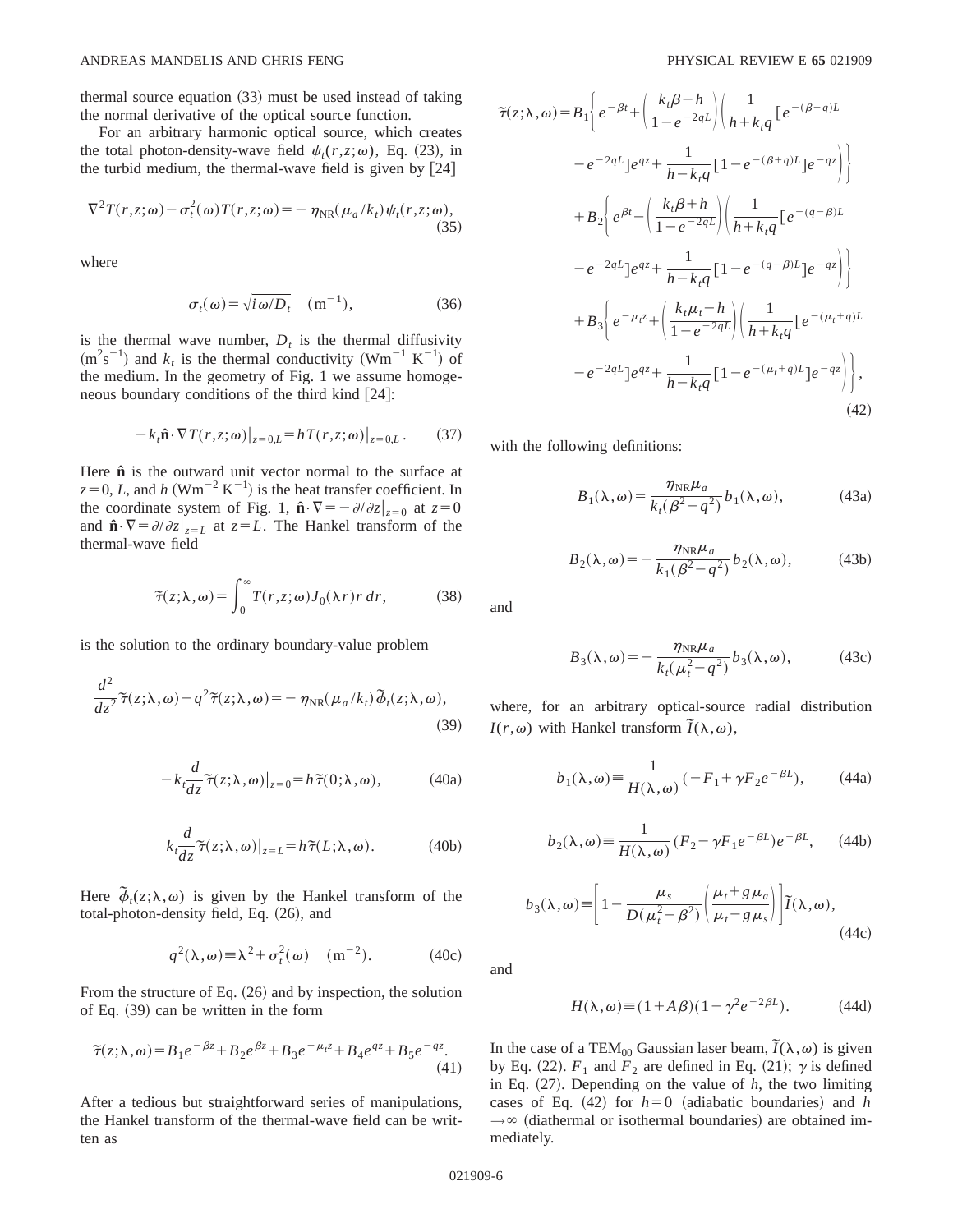#### **V. THE FREQUENCY-DOMAIN PTR SIGNAL**

Taking advantage of the cylindrical symmetry of the exciting Gaussian laser beam, we use the Hankel transformation for the thermal-wave field, Eq.  $(38)$ . The Hankel transform of the PTR signal  $U(r, \omega)$  can then be written as

$$
\tilde{u}(\lambda,\omega) = C \int_{\Lambda_1}^{\Lambda_2} W(\Lambda) \mu_{\rm IR}(\Lambda) d\Lambda \int_0^L \tilde{\tau}(z;\lambda,\omega) e^{-\mu_{\rm IR}(\Lambda)z} dz,
$$
\n(45)

where  $\Lambda$  denotes wavelength;  $\Lambda_1$  and  $\Lambda_2$  are the limits of the spectral bandwidth of the infrared detector;  $W(\Lambda)$  is a wavelength-dependent coefficient involving the Planck distribution function and the spectral response of the detector [31].  $C$  is a constant involving both instrumental factors (e.g., the infrared radiometric system transfer function), and the grouping of physical terms  $4\sigma \varepsilon T_o^3$  for small thermalwave amplitudes  $|T_{\text{max}}| \ll T_o$ .  $T_o$  is the ambient temperature,  $\sigma$  is the Stefan-Boltzmann constant ( $\sigma$ = 5.6703  $\times 10^{-8}$  W/m<sup>2</sup> K<sup>4</sup>) and  $\varepsilon$  is the emissivity of the turbid medium. The spectrally averaged Hankel transform  $\langle \tilde{u}(\lambda,\omega) \rangle$  is given by

$$
\langle \tilde{u}(\lambda,\omega)\rangle = \frac{\tilde{u}(\lambda,\omega)}{\int_{\Lambda_1}^{\Lambda_2} W(\Lambda) d\Lambda}.
$$
 (46)

Using the ''effective IR absorption/emission coefficient'' definition  $[32]$ 

$$
\langle \mu_{\rm IR} e^{-\mu_{\rm IR} z} \rangle = \frac{\int_{\Lambda_1}^{\Lambda_2} W(\Lambda) \mu_{\rm IR}(\Lambda) e^{-\mu_{\rm IR}(\Lambda) z} d\Lambda}{\int_{\Lambda_1}^{\Lambda_2} W(\Lambda) d\Lambda}, \quad (47)
$$

we may write

$$
\langle \tilde{u}(\lambda,\omega) \rangle = C \int_0^L \langle \mu_{IR} e^{-\mu_{IR} z} \rangle \tilde{\tau}(z;\lambda,\omega) dz
$$

$$
\approx C \bar{\mu}_{IR} \int_0^L \tilde{\tau}(z;\lambda,\omega) e^{-\bar{\mu}_{IR} z} dz.
$$
(48)

Here  $\bar{\mu}_{IR}$  is the effective IR absorption coefficient of the medium. Note that the spectrally averaging notation  $\langle \cdots \rangle$  was dropped from the second (approximate) version of Eq.  $(48)$ and was replaced by an overbar, to indicate spatial averaging over the depth coordinate *z*, in agreement with accepted practice in the analysis of photothermal radiometric signals [33]. Majaron *et al.* [32] have shown that  $\bar{\mu}_{IR}$  may depend strongly on probed depth *z*. Simulations using a correction algorithm for pulsed-laser PTR of some biomedical materials demonstrated that errors up to 30% of the signal value may occur by assuming constant  $\bar{\mu}_{IR}$ . Nevertheless, in FD-PTR of turbid media, relatively large values of  $\bar{\mu}_{IR}$  are obtained  $\lfloor 11,20,23 \rfloor$ , indicating IR absorption/emission depths on the order of  $5-33 \mu m$ . Within this shallow depth range, an essentially surface localization of the IR emission contribution is expected, compared with the much longer absorption length,  $1/\mu_a$ , of the laser exciting radiation. Furthermore, it has been shown [32] that the spectral variation of  $\mu_{IR}(\Lambda)$ can be much reduced at shallow depths, and thus the error committed using the approximate Eq.  $(48)$  may be much less than 30%. This would be the case of scattering media with  $\mu_s \gg \mu_a$ , a condition typically valid in turbid tissue environment [2,23]. Computationally, an effective value of  $\bar{\mu}_{IR}$  can be extracted over all probed depths from a multiparameter fit of the entire frequency-response curve (amplitude and phase) of the turbid medium. Using the approximate version of Eq. (48) for the Hankel transform  $\langle \tilde{u}(\lambda,\omega)\rangle$  of the PTR signal,  $U(r, \omega)$ , we obtain the Hankel transform of the backscattered PTR signal

$$
\langle \tilde{u}(\lambda,\omega) \rangle = C \bar{\mu}_{IR} \times \left[ B_1 \left( \frac{1 - e^{-(\beta + \bar{\mu}_{IR})L}}{\beta + \bar{\mu}_{IR}} + \left( \frac{k_t \beta - h}{1 - e^{-2qL}} \right) \left( \frac{1 - e^{-(\bar{\mu}_{IR} - q)L}}{(h + k_t q)(\bar{\mu}_{IR} - q)} \left[ e^{-(\beta + q)L} - e^{-2qL} \right] \right) \right) \right] + \frac{1 - e^{-(\bar{\mu}_{IR} + q)L}}{(h - k_t q)(\bar{\mu}_{IR} + q)} \left[ 1 - e^{-(\beta + q)L} \right] \right) + B_2 \left\{ \frac{1 - e^{-(\bar{\mu}_{IR} - \beta)L}}{\bar{\mu}_{IR} - \beta} - \left( \frac{k_t \beta + h}{1 - e^{-2qL}} \right) \left( \frac{1 - e^{-(\bar{\mu}_{IR} - q)L}}{(h + k_t q)(\bar{\mu}_{IR} - q)} \right) \right\} + B_3 \left\{ \frac{1 - e^{-(q - \beta)L} - e^{-(q - \beta)L} - e^{-2qL}}{\bar{\mu}_{IR} + \mu_t} + \left( \frac{k_t \mu_t - h}{1 - e^{-2qL}} \right) \right\} \times \left( \frac{1 - e^{-(\bar{\mu}_{IR} - q)L}}{(h + k_t q)(\bar{\mu}_{IR} - q)} \left[ e^{-(\mu_t + q)L} - e^{-2qL} \right] + \frac{1 - e^{-(\bar{\mu}_{IR} + q)L}}{(h - k_t q)(\bar{\mu}_{IR} + q)} \left[ 1 - e^{-(\mu_t + q)L} \right] \right) \right]. \tag{49}
$$

The foregoing complicated function is the result of a depth integration as indicated by Eq.  $(48)$ , which utilizes the DPDW field in the diffusion approximation. The contributions of the subsurface values of this field to the forcing function  $\psi_t(r,z;\omega)$ , Eq. (35), would tend to diminish the effects of the nonvalidity of the diffusion solution very near the surface  $[16]$ . The contributions of the surface and very near surface values of  $\psi_t$  in the integral (48) are expected to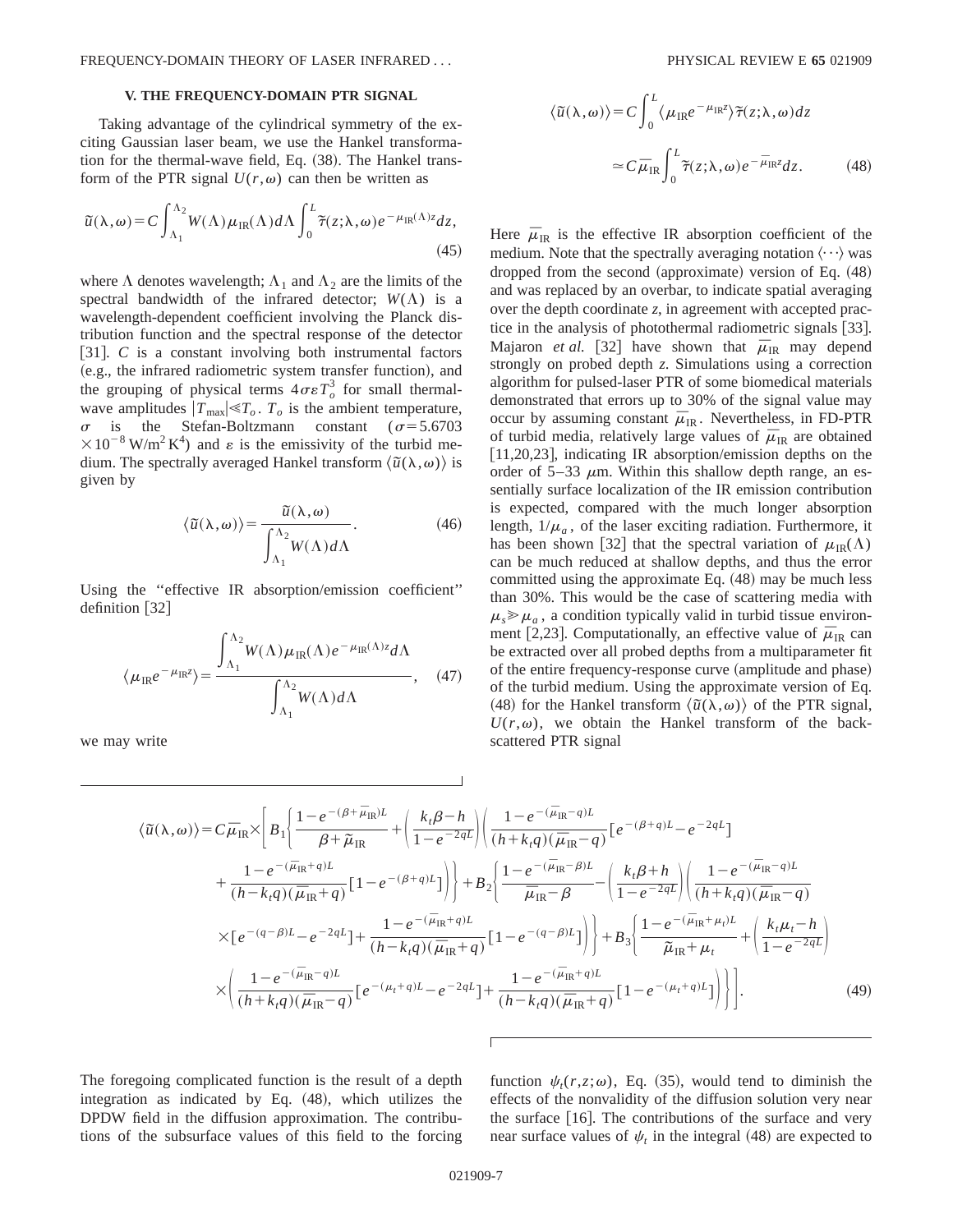

FIG. 2. Excited-state manifold of a generic four-level turbid fluorophore system.

decrease with decreasing  $\bar{\mu}_{IR}$ , which would result in a higher-accuracy approximation of the PTR expression, the inverse Hankel transform of Eq. (49). Specifically, an improved degree of validity of the DPDW expression  $\psi_t(\mathbf{r};\omega)$ as the forcing function of the thermal-wave PTR field is expected when the scattering mean-free-path in the turbid medium is short compared to  $1/\bar{\mu}_{IR}$ . A detailed investigation of this issue, however, still remains a task for the future.

## **VI. EXCITED-STATE RELAXATION CONTRIBUTIONS TO THE FD-PTR SIGNAL**

Several studies of turbid fluorophores with excited-state relaxation mechanisms have been reported within the Greenfunction formalism of the DPDW field  $[34-36]$ . In those studies fluorophores were treated as two-level quantum systems and excited-state optical saturation effects were ignored. Most importantly, when detection is effected via photothermal mechanisms such as PTR, the possibility of saturation, as well as the nonradiative quantum yield,  $\eta_{NR}$ , must be taken into account as they both induce optical-tothermal energy conversion  $[37]$ . Owing to the frequent occurrence of this situation in laser-excited turbid media  $[2,14,34-36]$ , a complete thermal-wave theory of nonradiatively relaxing diffuse photon-density waves must allow for excited-state relaxations of fluorophores.

Figure 2 shows a generic four-level turbid fluorophore system, in which level  $|2\rangle$  relaxes both radiatively (producing fluorescence) and nonradiatively (producing heat). Assuming an optical pumping rate  $W_p(t) = \frac{1}{2} W_{po}(1 + e^{i\omega t})$  to the upper state  $|3\rangle$ , from the ground state  $|0\rangle$ , the following rate equations hold:

$$
\frac{d}{dt}N_3(t) = W_p(t)N_o(t) - \frac{N_3(t)}{\tau_{32}},
$$
\n(50a)

$$
\frac{d}{dt}N_2(t) = \frac{N_3(t)}{\tau_{32}} - \frac{N_2(t)}{\tau_{21}},
$$
\n(50b)

$$
\frac{d}{dt}N_1(t) = \frac{N_2(t)}{\tau_{21}} - \frac{N_1(t)}{\tau_{10}},
$$
\n(50c)

and

$$
\frac{d}{dt}N_o(t) = -W_p(t)N_o(t) + \frac{N_1(t)}{\tau_{10}}.
$$
 (50d)

Making the reasonable assumptions that  $\tau_{32}$ ,  $\tau_{10} \ll \tau_{21}$ , Eqs.  $(50)$  yield

$$
N_3(t) \approx \tau_{32} W_p(t) N_o(t) \approx 0,
$$
\n(51a)

$$
\frac{d}{dt}N_2(t) \approx W_P(t)N_o(t) - \frac{N_2(t)}{\tau_{21}},
$$
\n(51b)

$$
\frac{d}{dt}N_1(t) \approx 0 \Rightarrow N_1(t) \approx (\tau_{10}/\tau_{21})N_2(t) \approx 0. \tag{51c}
$$

Therefore, the only comparatively populated levels are  $|0\rangle$ and  $|2\rangle$ . For level  $|2\rangle$ .

$$
\frac{d}{dt}N_2(t) \approx W_P(t)[N_T - N_2(t)] - \frac{N_2(t)}{\tau_{21}},
$$
 (52a)

or, in terms of a kinetic equation for  $N_2(t)$ ,

$$
\frac{d}{dt}N_2(t) + [W_P(t) + \tau_{21}^{-1}]N_2(t) \approx W_P(t)N_T, \quad (52b)
$$

where,  $N_T$  is the total particle density in the fluorophore (a constant):  $N_T = \sum_{j=0}^{3} N_j(t)$ . Letting the modulated density of fluorophore in level  $|2\rangle$  be described as  $N_2(t) = \frac{1}{2}N_{20}(1)$  $+e^{i\omega t}$ , using Eq. (52b), and separating out the  $e^{i\omega t}$  terms from dc and second-harmonic contributions, consistently with synchronous lock-in detection, we obtain

$$
N_{20}(\omega) = \frac{W_{po} \tau_{21} N_T}{1 + W_{po} \tau_{21} + i \omega \tau_{21}}.
$$
 (53)

This expression for the modulated particle density in level  $|2\rangle$ does include optical saturation effects, which depend on the value of the pumping-rate magnitude  $W_{po}$ , via the dependence of the optical absorption coefficient on this quantity.

The thermal-wave source at the fundamental frequency  $f = \omega/2\pi$  is given by the total heat production rate, as a sum over all nonradiative decay pathways from all levels,

$$
\dot{q}(t) \approx W_p(t) E_{32} N_T + \left[ \frac{1}{\tau_{21}} (\eta_{\text{NR}} E_{21} + E_{10}) - W_p(t) E_{32} \right] N_2(t) \quad (\text{Wm}^{-3}). \tag{54}
$$

Here the nonradiative quantum efficiencies of levels  $|3\rangle$  and  $|4\rangle$  were assumed to be equal to one (i.e., there is only one fluoresent level). Writing  $\dot{q}(t) = \dot{Q}(\omega)(1 + e^{i\omega t})$  and retaining only terms modulated by the factor  $e^{i\omega t}$ , we obtain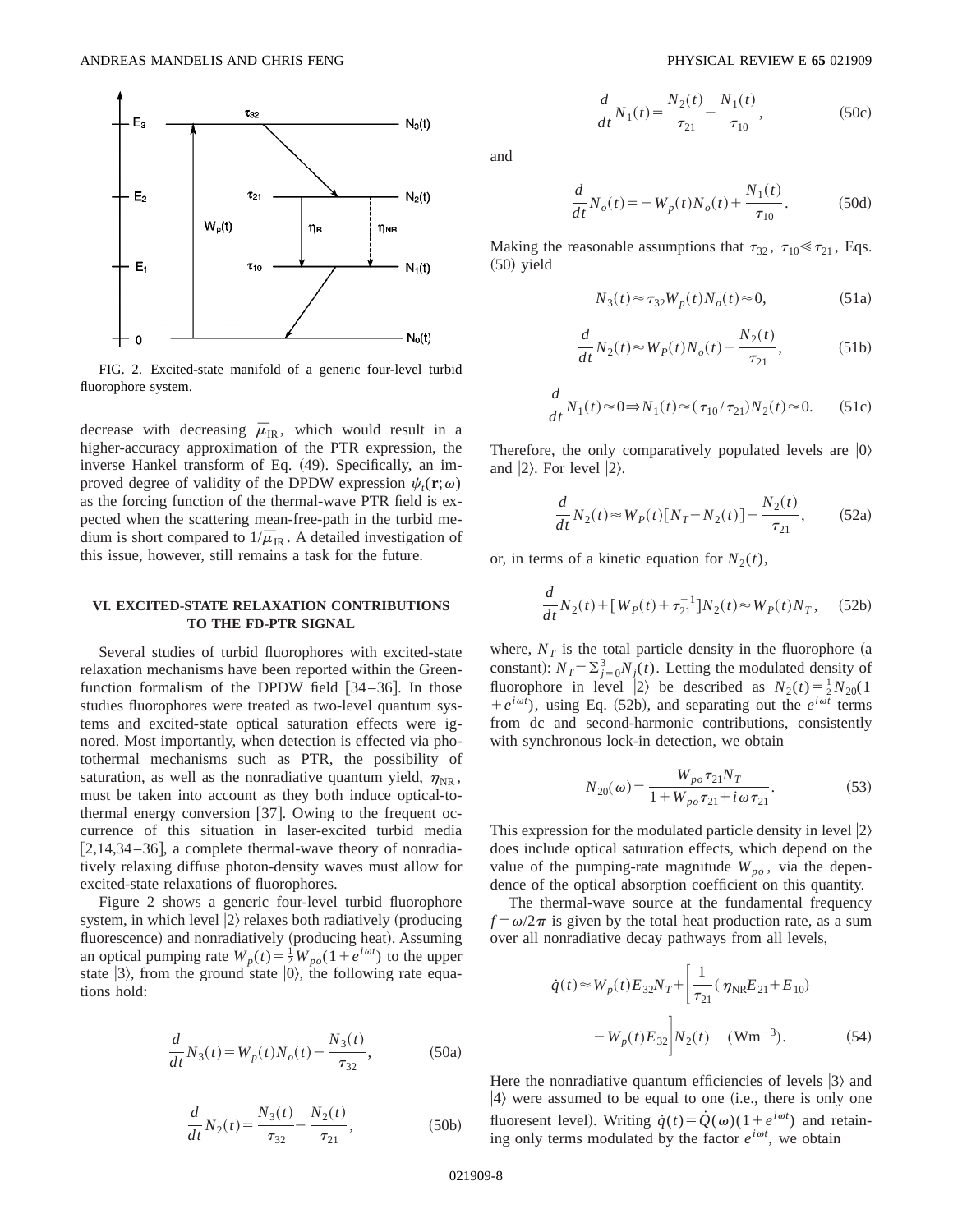$$
\dot{Q}(\omega) = \frac{1}{2} W_{po} E_{32} [N_T - N_{20}(\omega)] + \frac{1}{2} \left( \frac{\varepsilon_{\text{NR}}}{\tau_{21}} \right) N_{20}(\omega),\tag{55}
$$

where

$$
\varepsilon_{\rm NR} = \eta_{\rm NR} E_{21} + E_{10},\tag{56}
$$

is the total excited-state energy from levels  $|2\rangle$  and  $|1\rangle$  released nonradiatively with delay time  $\tau_{21}$ . The fraction of the *total* input energy to the turbid medium that is released nonradiatively and thus creates a thermal-wave source in the medium is determined from

$$
W_p(t)E_{30}N_T = \mu_a^{(30)}I(t),\tag{57}
$$

where,  $I(t) = \frac{1}{2}I_o(1+e^{i\omega t})$  is the incident laser fluence.  $\mu_a^{(30)}$ is the absorption coefficient between levels  $|0\rangle$  and  $|3\rangle$ . It follows that the optical pumping rate is

$$
W_{po} = \frac{\mu_a^{(30)} I_o}{N_T E_{30}} \quad [s^{-1}],
$$
 (58)

If, for simplicity, a three-level system is assumed, with  $E_{32}$  $=0$  in Fig. 2, then  $E_{30} = E_{20}$ , and Eqs. (53) and (55) yield the medium heating rate in terms of the amplitude  $W_{po}$ ,

$$
\dot{Q}(\omega) = \frac{1}{2} \left( \frac{W_{po} \varepsilon_{\text{NR}} N_T}{W_{po} \tau_{21} + 1 + i \omega \tau_{21}} \right). \tag{59}
$$

Now, under intense pumping conditions  $\tau_{21} \ge W_{po}^{-1}$ , Eq. (59) reduces to  $\dot{Q}(\omega) \approx \frac{1}{2} (\varepsilon_{NR}/\tau_{21}) N_T$ . This result indicates that  $N_{20} \approx N_T$ , as expected from the intense ground-to-excitedstate transition rate and the long lifetime of level  $|2\rangle$ .

Finally, Equations  $(58)$  and  $(59)$  are used to modify the thermal-wave source in Eq.  $(35)$  so as to take into account the nonzero excited-state relaxation rate, as follows:

$$
\eta_{\text{NR}}\mu_a\psi_t(r,z;\omega) \to \mu_a^{(20)}\psi_i^*(r,z;\omega),\tag{60}
$$

where,  $\mu_a^{(20)}$  denotes the optical absorption coefficient inducing the optical transition from level  $|0\rangle$  to  $|2\rangle$  in the simplified three-level fluorophore.  $\psi_t^*(\mathbf{r}; \omega)$  is identical in form to  $\psi_t(\mathbf{r}; \omega)$ , with Hankel transform given by Eq. (26), but for the modified source distribution

$$
I(r,\omega) \rightarrow \left(\frac{\varepsilon_{\rm NR}/E_{20}}{W_{po}\tau_{21} + 1 + i\omega\tau_{21}}\right) I(r,\omega),\tag{61}
$$

where, for a Gaussian laser beam  $I(\mathbf{r},\omega)$  is given as indicated in Eq. (22). If  $E_{10}=0$  and  $\tau_{21}=0$ , then the term in parentheses is equal to  $\eta_{\rm NR}$  of the single excited state, and the thermal source for zero fluorescence lifetime on the righthand side (rhs) of Eq.  $(35)$  is obtained. If the rate  $W_{po}$  $\ll \tau_{21}^{-1}$  (weak optical pumping), then the usual phase lag  $\theta$  $=$  - tan<sup>-1</sup>( $\omega \tau_{21}$ ) due to unsaturated excited-state relaxation is observed  $[34–36]$ . On the other hand, intense optical pumping such that  $W_{p\sigma}\tau_{21} \ge 1$  and  $W_{p\sigma} \ge \omega$  must be taken into account in Eqs.  $(60)$  and  $(61)$  by recognizing, from Eqs.  $(58)$ and  $(59)$ , that in a three-level fluorophore,

$$
\mu_a^{(20)} I_o \approx W_{po} E_{20} N_T \Rightarrow \mu_a^{(20)} = \mu_{a \text{ max}}^{(20)}.
$$
 (62)

Therefore, multiplication of Eq. (61) with  $\mu_a^{(20)}$  and use of Eq.  $(62)$  yields the result

$$
\mu_a^{(20)} I(r,\omega) \to N_T \left( \frac{\varepsilon_{\rm NR}}{\tau_{21}} \right) \times \text{(spatial beam distribution)}.
$$
\n(63)

This limit is independent of the optical absorption coefficient, as expected from optically saturated transitions. In conclusion, the modified  $I(r,\omega)$  as indicated in Eq. (61) must be inserted in the calculation of the thermal-wave source terms and their Hankel transforms in Eqs.  $(42)–(44)$ , when three-level, relaxing fluorescent DPDW fields in turbid media are involved. The extension to more levels and excited-state manifolds is straightforward.

#### **VII. COMPUTER SIMULATIONS**

The following simulations of the theory are meant to represent the diffusion-photon wave and the associated thermalwave behavior of soft tissue and light scattering emulsions, such as intralipid, with parameters  $[38-40]$ :  $\mu_s$  in the range  $\leq 10^3$  mm<sup>-1</sup>,  $\mu_a$  in the range  $\leq 0.01-10$  mm<sup>-1</sup>, and *A*  $= 2.75 - 3.50$ . For these types of turbid media the diffusion approximation, Eq.  $(2)$  is valid for modulation frequencies  $f$  < 50 GHz. While the photon field is probably not diffuse everywhere in such low-to-intermediate albedo tissues, the inclusion of the collimated (coherent) photon density,  $\Psi_c(r,z;\omega)$ , with its coefficients properly matched to the diffuse solution, provides a reasonable accuracy improvement for this troublesome intermediate albedo regime. This, in turn, improves the computational accuracy greatly. Several simulations of the theory were performed, first in terms of the total diffuse-photon field as represented by the numerical inverse Hankel transform of Eq.  $(26)$ . Then the spatially distributed photon field was used as the source to the thermalwave problem, and the temperature oscillation, i.e., the Hankel transform of Eq.  $(42)$  was calculated numerically. In some cases the actual infrared radiometric signal was generated as the numerical inverse transform of Eq.  $(49)$ . The Hankel integral is an improper integral, i.e., its upper limit is infinite. It was verified that, based on the physical quantity represented by the complex integrand, the integral exists and approaches a finite value as the upper limit of integration approaches infinity. The integration was calculated using the improper integral routine, *qromo* [41,42] with *midpnt* taken from Ref.  $[41]$ . Due to the large number of parameters involved in the foregoing equations, a considerable number of simulations were performed. In what follows, the behavior of the various fields as a function of a given parameter will be described in some selected cases of experimental importance. All simulations assume  $TEM_{00}$  Gaussian laser beam profiles.

### **A. Dependence on modulation frequency and turbid-medium thickness**

Simulations were performed versus optical intensity modulation frequency in the range 10 Hz–100 kHz, which is perti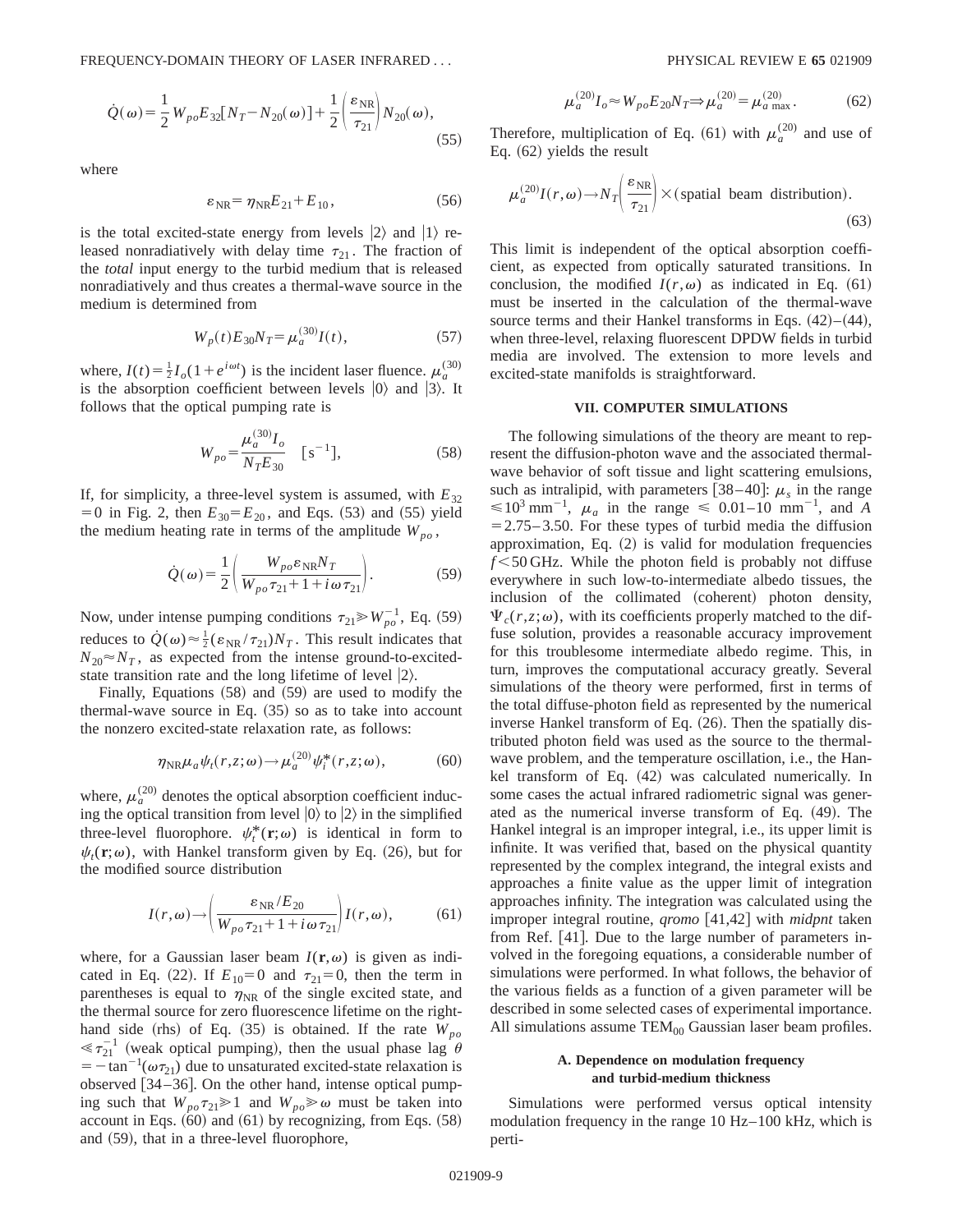nent to frequency-domain PTR measurements. For the DPDW field, the value of the mean cosine was assumed to be  $g=0.965$ , i.e., that of scattering tissue phantoms [42], and was calculated independently using Mie theory [43]. The value range of  $\xi \equiv (1 + r_{21})/(1 - r_{21})$  in Eq. (11) for turbid media is 5.0–9.5 [28]. In this work the value  $\xi$ =3.517 was used, corresponding to  $r_{21}$ =0.557, which was independently measured for tissue phantoms  $[42]$ . In one set of simulations with turbid slabs of various thicknesses, *L*, and infinite lateral dimensions and  $\mu_a$ =0.1 and  $\mu_s$ =31.8 mm<sup>-1</sup>, Fig. 3(a), the  $(r,z)=(0,0)$  coordinate DPDW phase lag increases with increasing frequency (although the absolute phase shift is on the order of  $30-40\times10^{-6}$  degrees) and the amplitude remains flat up to 100 kHz. This behavior is consistent with experimental results obtained by Lacowitz and Berndt  $[44]$ in arm and finger tissue and by Patterson *et al.* for a scattering emulsion  $[45]$ . The phase lag increases with increasing slab thickness  $(10 \mu m \le L \le 1 mm)$  whereas the amplitude first increases and then decreases. This behavior is the result of superposition and interference of scattered photons from the bulk of the slab and from the back interface in forming the DPDW field at the front surface: As the thickness of the slab increases within the range of the scattering length, the number of back-scattered photons that contribute to the DPDW field at the front surface also increases because the total number of photons remaining in the slab and not escaping through transmission increases. The phase exhibits an increased lag because the center-of-mass of the depthdecaying diffuse-photon-field distribution (defined as the "*optical centroid*") shifts further into the body of the thicker turbid slab. With increasing thickness, however, the substantial contribution of the backscattered (coherent and diffuse) photons from the rear surface to the coordinate point  $(0,0)$  to the front-surface field decreases as the slab assumes the optically semi-infinite configuration. Therefore, the amplitude of the DPDW field at the front surface decreases and saturates, while the phase lag continues to increase and, eventually, saturates at very high frequencies  $(>100$  MHz). The thermal-wave field at the surface of the slab corresponding to this DPDW distribution is shown in Fig.  $3(b)$ . It is seen that the order of amplitudes reflects the strength of the optical field in each case, Fig.  $3(a)$  with the additional feature of the familiar  $|46|$  monotonic amplitude decrease with increasing frequency due to the decreasing thermal energy content per modulation period. The effect of the finite thickness of the medium on the thermal-wave phase is apparent in Fig.  $3(b)$ , where the optical centroid generally determines the relative thermal-wave phase lag, Fig.  $3(a)$ . However, the thermalwave phase assumes the semi-infinite medium behavior at much lower frequencies  $(f \ge 1$  kHz). Interference patterns resulting from the spatial confinement of thermal waves in thin layers  $|47|$  are apparent in the phase frequency response and tend to scramble the order of the DPDW phases. Figure 4 shows the interference of these DPDW and thermal-wave fields as a function of slab thickness for several values of  $\mu_{\alpha}$ . The amplitudes decrease with increasing optical absorption coefficient, as expected intuitively from enhanced nonradiative decay, Eq.  $(33)$ . An optical interference maximum appears at slab thicknesses where the optical scattering length equals the thickness of the slab. Phase lags exhibit similar maxima at locations where the DPDW centroid shift deeper into the medium with increasing thickness is counterbalanced by the diminishing contributions of back-scattered photons (both coherent and diffuse) from the rear surface. Larger phase lags are associated with longer optical absorption depths,  $\mu_{\alpha}^{-1}$ , because photons can travel a longer distance before becoming absorbed. Figure  $4(b)$  shows that the associated thermal-wave field depends on thickness in a manner similar to the distributed diffusive optical source. Here the order of the curves is, however, reversed from that of the DPDW field, since higher absorption means enhanced nonradiative decay and a correspondingly stronger thermalwave TW field amplitude. The phase-lag order is also reversed, since larger  $\mu_{\alpha}$  results in enhanced thermal generation near the surface due to direct absorption events, rather than due to back-scattered photon absorption. This results in domination of the TW field by heat conduction processes to the bulk, thus shifting the thermal-wave centroid deeper into the body of the medium than near-surface localized backscattered nonradiative photon-decay events. At the same time, saturation into the semi-infinite configuration for both amplitude and phase in Fig.  $4(b)$  is achieved at shorter thicknesses with increasing  $\mu_{\alpha}$ , as the extent of the optical source in the bulk of the medium that contributes to the TW field decreases, and the TW distribution begins to dominate the thermal depth profile. Figure 5 shows the thickness dependence of the fields with the scattering coefficient  $\mu_s$  as a parameter. Photon interference phenomena, similar to those in Fig. 4(a) are evident for all values of  $\mu$ <sub>s</sub> $> 0$ , including nonzero phase lags. It is interesting to note that scattering strongly enhances the DPDW field at all slab thicknesses, with field amplitude at  $\mathbf{r}=(0,0)$  monotonically increasing with increasing  $\mu_s$ . The position of the maxima in both amplitude and phase is determined by the condition  $\mu_s^{-1} \sim L$ ; therefore, a shift of the maximum to shorter thicknesses with increasing  $\mu_s$  is observed in both amplitude and phase. The effects of the DPDW distributions on the TW field distribution are shown in Fig.  $5(b)$ . Scattered photons clearly represent an additional thermal-wave source at the front surface as the TW amplitude rises significantly with increasing  $\mu_s$ . The nonscattering sample exhibits by far the lowest amplitude, as the forward propagating photons of the transparent medium contribute little to the surface thermal-wave field. The maxima of the amplitude are determined by the scattered photon interference pattern and appear at the same thicknesses as those of Fig. 5(a). The TW phase for  $\mu_s = 0$  does exhibit a small interference maximum due to the fact that infinite interreflections of the coherent optical beam localize the thermal-wave centroid at a depth $> 0$  [37]. As  $\mu_s$  increases from zero, the interplay between the thermal-wave generated by the forward coherent beam and the backscattered photon field creates the oscillatory feature in the phase of Fig.  $5(b)$  and the overall phase lag semi-infinite saturation value becomes dominated by the scattered field centroid which lies closer to the front surface: therefore, phase saturation at a smaller lag value than the coherent-only phase appears, consistently with Fig.  $4(b)$ . When scattering is further increased, however, substantial scattered photon den-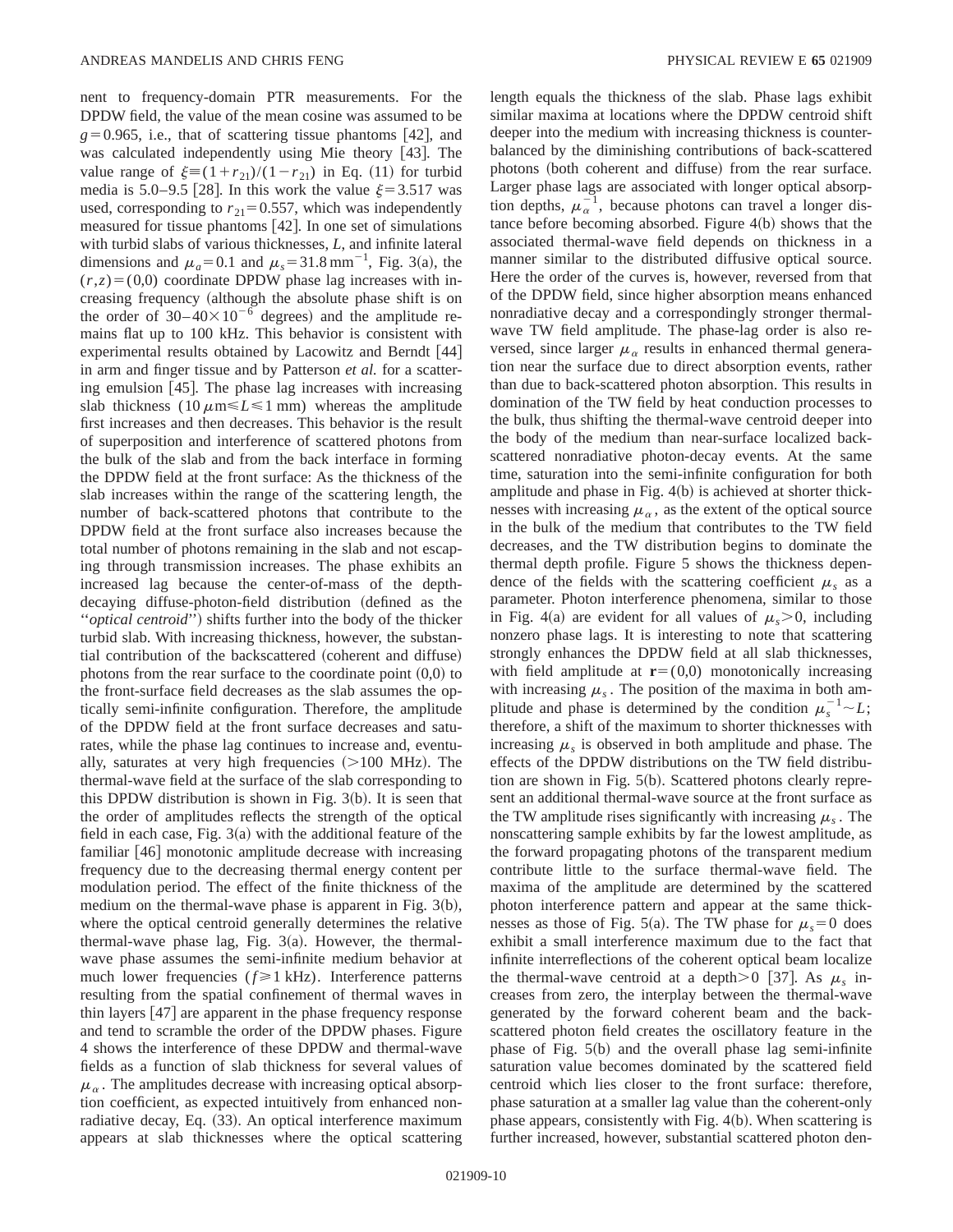(a)

 $(b)$ 

 $1.0$ 

 $1.0$ 



FIG. 3. Amplitude and phase of frequency response of  $(a)$ DPDW field,  $\psi_t(0,0;\omega)$  and (b) associated thermal-wave field,  $T(0,0;\omega)$ , in a slab of variable thickness *L* of a turbid medium. Laser spotsize  $W=0.48$  mm,  $g=0.965$ ,  $\xi=3.517$ ,  $\mu_a=0.1$  mm<sup>-1</sup>, and  $\mu_s$ =31.8 mm<sup>-1</sup>. Thermophysical parameters:  $\alpha$ =0.9  $\times 10^{-7}$  m<sup>2</sup>/s,  $k_t$ =0.446 W/mK,  $h=0$  (thermally insulating surfaces).

FIG. 4. Amplitude and phase thickness dependence of  $(a)$ DPDW field,  $\psi_t(0,0;\omega)$  and (b) associated thermal-wave field,  $T(0,0;\omega)$ , in a slab of variable  $\mu_a$  in a turbid slab. Laser spotsize  $W=0.48$  mm,  $g=0.965$ ,  $\xi=3.517$ ,  $f=100$  Hz, and  $\mu_s$ = 31.8 mm<sup>-1</sup>. Thermophysical parameters:  $\alpha$ = 0.9×10<sup>-7</sup> m<sup>2</sup>/s,  $k_t$  $=0.446$  W/mK,  $h=0$  (thermally insulating surfaces).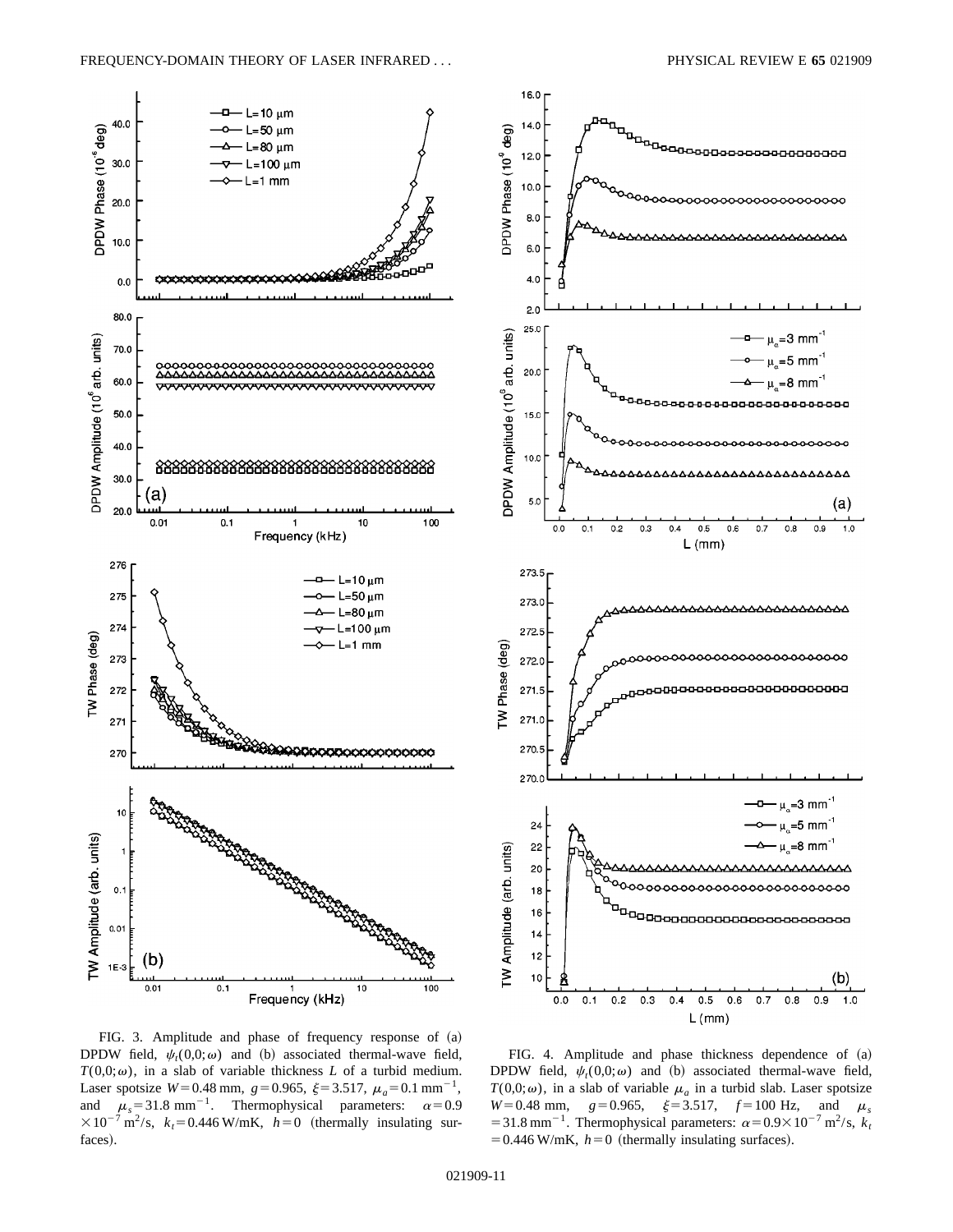

FIG. 5. Amplitude and phase thickness dependence of (a) DPDW field,  $\psi_t(0,0;\omega)$  and (b) associated thermal-wave field,  $T(0,0;\omega)$ , in a slab of variable  $\mu<sub>s</sub>$  of a turbid medium. Laser spotsize *W*=0.48 mm,  $g=0.965$ ,  $\xi=3.517$ ,  $f=100$  Hz, and  $\mu_a$  $=$  3.0 mm<sup>-1</sup>. Thermophysical parameters:  $\alpha$ = 0.9 $\times$  10<sup>-7</sup> m<sup>2</sup>/s,  $k_t$  $=0.446$  W/mK,  $h=0$  (thermally insulating surfaces).

sities and the concomitant (nonradiative) heat generation occurs at deeper locations in the body of the turbid medium. Consequently, the saturation TW phase lag increases with  $\mu_s$ . When the thickness of the turbid medium is fixed, an increased  $\mu_a$  leads to decreasing DPDW amplitude as a result of enhanced optical-to-thermal energy conversion. It also leads to a decreased phase lag due to the steeper decay of the optical field closer to the front surface, Fig.  $6(a)$ . The associated TW field at the surface coordinate  $(0,0)$  and the PTR signal  $U(r, \omega)$  the inverse Hankel transform of Eq. (49), both exhibit similar behavior dominated by trends in Fig.  $6(a)$ , as shown in Fig.  $6(b)$ . The  $(TW$  and) PTR amplitude increases monotonically with increasing  $\mu_a$ , and it decreases with increasing modulation frequency as the thermal-wave energy imparted to the slab over one period decreases. Furthermore, the phase lag increases with increasing  $\mu_a$  for the same reasons as in Fig.  $4(b)$ . All PTR phases saturate to the same value at high frequencies (thermally thick limit  $[48]$ ), because in that limit it is the thermal diffusion length,  $L_d(\omega)$  $= |\sigma_t|^{-1}$  that determines the extent of the TW centroid in the bulk of the turbid medium and not the optical absorption or scattering lengths. Since  $\sigma_t$ , Eq. (36) depends on the (common) thermal diffusivity, all phase curves in Fig.  $6(b)$  saturate at the same value above ca. 1 kHz.

Finally, the effects of the heat transfer coefficient *h* on the TW and PTR fields generated by the DPDW field in a turbid medium can be substantial. Figure 7 shows a simulated case of a 9-mm-thick turbid slab, in which *h* varies over several orders of magnitude. The TW amplitude at  $(0,0)$  decreases with increasing *h*, as more thermal energy escapes into the ambient through interfacial transport at both front and back surfaces. As frequency increases, the back surface heat losses become less significant in determining the TW amplitude of the front-surface and all curves converge together. Similar trends are observed in the phases: As *h* increases, the TW centroid shifts closer to the front surface due to heat losses there, thus decreasing the overall phase lag. However, at high frequencies, the (common) thermal diffusion length is shorter than the thermal energy depletion depth  $(k_t/h)$  and dominates the phase lag; therefore, all phases tend to saturate at the same value. The behavior of the PTR signal is significantly different from that of the  $\psi_t(0,0;\omega)$  as the computation of the former involves a depth integral over the thickness of the turbid medium. As a result, the PTR amplitudes, Fig.  $7(b)$ , are more sensitive to thermal-wave interference phenomena  $[47]$  within the body of the finitely-thick slab at low frequencies (thermally thin limit). At high frequencies, the PTR amplitudes are controlled by the (common) thermal diffusion length, and all curves converge to a single value. The PTR phases exhibit *h*-dependent minima, which shift to higher frequencies with increasing value of *h*. The occurrence of these extrema is due to the fact that the PTR phase is determined by two counteracting mechanisms: the thermal losses at the front surface, which tend to localize the TW field closer to that surface, and the position of the TW centroid due to heat diffusion to the bulk, which tends to shift the phase away from the surface. As *h* increases, the former mechanism becomes more important and the composite TW centroid, essentially given by  $L_c(\omega) = 1/\lceil \sigma_t(\omega) \rceil$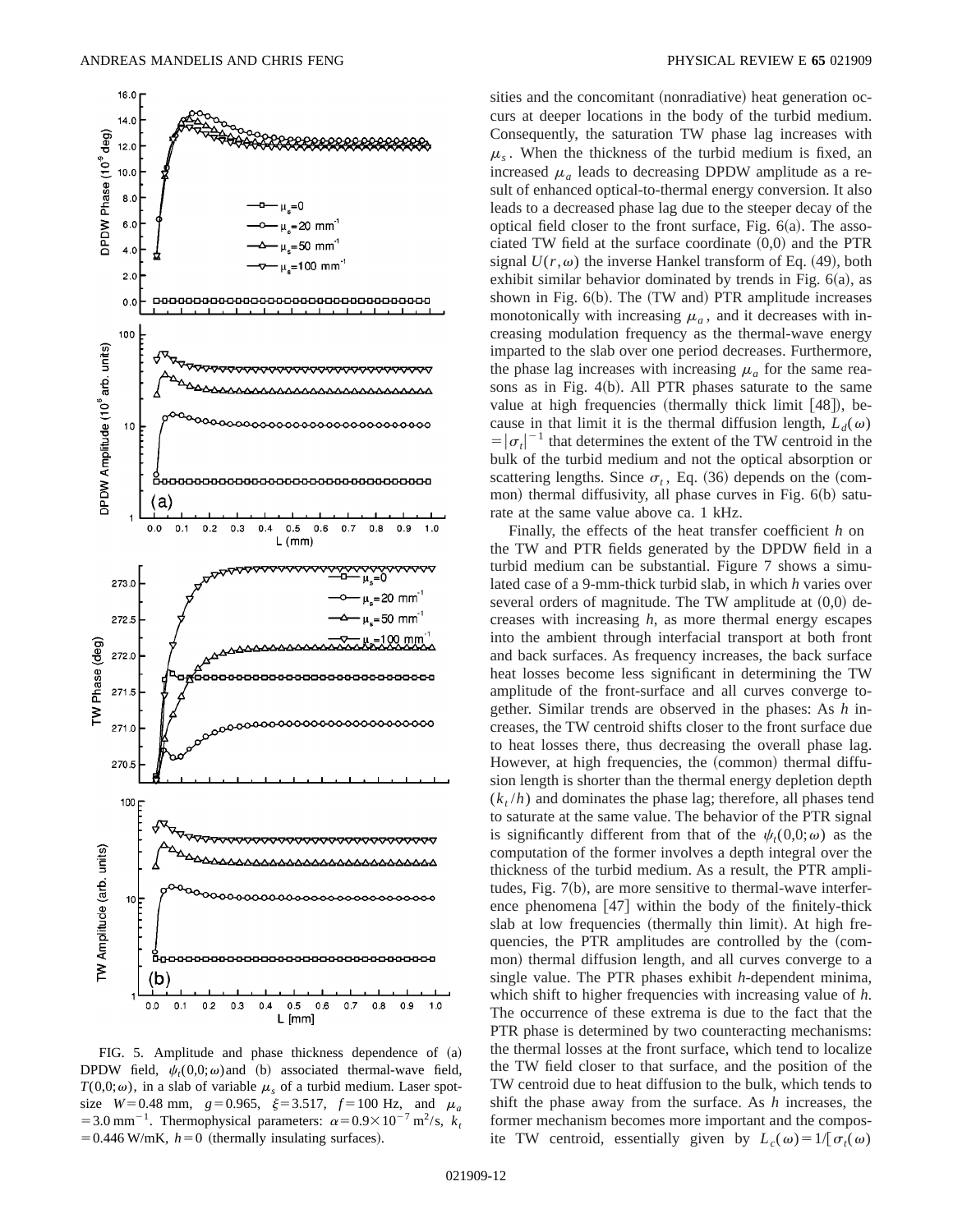



FIG. 6. Amplitude and phase thickness dependence of (a) DPDW field,  $\psi_t(0,0;\omega)$  and (b) the associated PTR field,  $U(0,\omega)$ , in a slab of variable  $\mu_a$  of a turbid medium. Laser spotsize *W*  $= 0.48$  mm,  $g = 0.965$ ,  $\xi = 3.517$ , and  $L = 0.9$  cm. Thermophysical parameters:  $\alpha = 0.9 \times 10^{-7} \text{ m}^2/\text{s}$ ,  $k_t = 0.446 \text{ W/mK}$ ,  $h = 0$  (thermally insulating surfaces).  $\bar{\mu}_{IR}$ =60 mm<sup>-1</sup>.

FIG. 7. Amplitude and phase thickness dependence of  $(a)$ DPDW field,  $\psi_t(0,0;\omega)$  and (b) the associated PTR field,  $U(0,\omega)$ , in a slab of a turbid medium as a function of modulation frequency, with *h* as a parameter. Laser spotsize  $W=0.48$  mm,  $g=0.965$ ,  $\xi$ = 3.517,  $\mu_a$ = 11.8 mm<sup>-1</sup>,  $\mu_s$ = 31.8 mm<sup>-1</sup>, and *L* = 0.9 cm. Thermophysical parameters:  $\alpha = 0.9 \times 10^{-7} \text{ m}^2/\text{s}$ ,  $k_t = 0.446 \text{ W/mK}$ ,  $\bar{\mu}_{IR}$ =60 mm<sup>-1</sup>.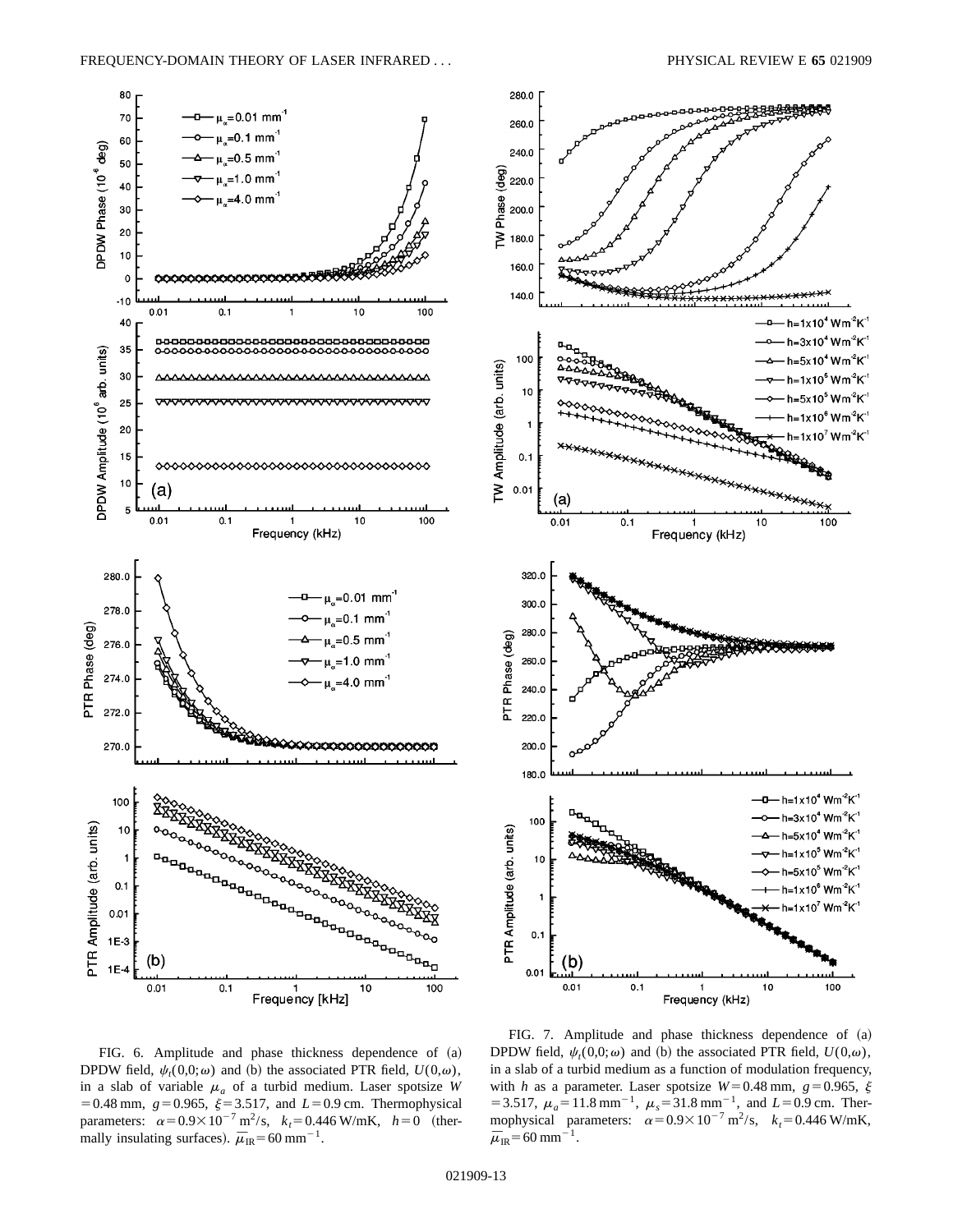$+(h/k<sub>t</sub>)$ , shifts closer to the front surface, thus shifting the phase extremum to higher frequencies.

#### **B. Dependence on depth coordinate in a turbid medium**

In view of the fact that the diffusion approximation of the photon density-wave field may not be strictly applicable at the surface of a scattering medium  $[18]$  within the ballistic photon regime, some simulations were performed as a function of depth in a slab of a turbid medium to study the behavior of this approximation within shallow depths commensurate with the optical scattering length,  $\mu_s^{-1}$ . Figure 8(a) shows several DPDW depth profiles with  $\mu_s$  as a variable parameter. The photon-density profile at  $\mathbf{r}=(0,0)$  increases with increasing scattering coefficient value, as the result of contributions from scattered photons to the axial DPDW field. This result is consistent with the earlier calculations shown in Fig. 5. The amplitude curves decrease into the medium for large values of  $\mu_s$  as smaller photon densities can be sustained inside intensely scattering media. The DPDW phase lag increases with increasing  $\mu_s$ , because photons scattered farther away from the front surface are likely to contribute to the axial value of the field thus shifting the optical centroid farther away from the laser incidence coordinate. The phase lag increases with increasing *z* value are due to the localization of the photon-density centroid near the surface and within ca. one scattering length,  $\mu_s^{-1}$ : it is easy to see in Fig.  $8(a)$  that the flat range of the phase curves starting at the surface decreases with increasing  $\mu_s$ . Ishimaru *et al.* [16] have reported similar trends in measurements of transmitted optical power through randomly distributed particles (latex scatterers) of sizes 0.109 and 2.02  $\mu$ m. The TW field amplitude depth profile, Fig.  $8(b)$ , is determined by the associated DPDW depth profile, Fig.  $8(a)$ , which acts as the oscillating temperature source. The TW phase exhibits very shallow near-surface maxima, which become sharper and shift to shallower *z* locations with increasing  $\mu_s$ . No discernible maximum is observed for  $\mu_s$  $<$ 30 mm<sup>-1</sup>. These phase-lag maxima appear as a result of the trade off between enhanced near-surface optical source contributions (within a depth  $\mu_s^{-1}$ ) with increasing scattering coefficient, and the much deeper thermal-wave centroid due to the optical absorption depth  $\mu_a^{-1}$ . Given that in turbid tissue  $\mu_s > \mu_a$ , past the subsurface location of the scattering centroid, the phase lag is determined by  $\mu_a^{-1}$ . All phases eventually coincide as the depth equal to  $\mu_a^{-1} = 100 \text{ mm}$  is approached; those from media with larger scattering coefficients saturate more readily to the  $\mu_a$ -dominated value with increasing depth (i.e., with relatively steeper rates of phase change  $d\phi/dz$ , due to the shorter scattering length about the scattering centroid. Furthermore, fewer photons survive scattering to contribute to the coherent transmitted axial beam and the TW amplitude decreases more steeply as a function of depth in this case. To complete the physical picture, a depth-profilometric simulation with the optical absorption coefficient as a parameter and  $\mu_s = 100 \text{ mm}^{-1}$  was also worked out. The DPDW field behavior is shown in Fig.  $9(a)$ . In agreement with trends in Fig.  $4(a)$  the amplitude decreases with increasing  $\mu_a$  for fixed depth coordinate due to the enhanced nonradiative deexcitation rate that diminishes the number density of available photons. Furthermore, the rate of amplitude decrease with depth increases with increasing value of  $\mu_a$ , as intuitively expected. The DPDW phase lags are larger for smaller  $\mu_a$  values as the optical field extends farther away from the location of its incidence on the turbid medium [see also the phases in Fig.  $4(a)$ ]. The associated TW amplitude, Fig.  $9(b)$ , exhibits cross overs at certain characteristic depths,  $z_{\mu}$ . For  $z \leq z_{\mu}$ , higher values of  $\mu_a$  create stronger thermalwave fields; however, less optical power is transmitted deeper into the medium, with the result that the TW field drops off more sharply as a function of increasing *z*. Conversely, more transparent media can sustain stronger optical fields than more opaque media at greater depths. The result is the observed cross-over behavior. The peaks of the TW phases in Fig.  $9(b)$  are fixed by the (common) value of  $\mu_s^{-1}$  = 0.01 mm, whereas the phase cross overs are consistent with the foregoing amplitude crossover mechanism: for depths  $z \leq z_{\mu}$  the media with larger optical absorption coefficients, exhibit greater phase lags as heat conduction into deeper regions dominates the thermal-wave centroid; for depths  $z > z_{\mu}$ , however, the optical absorption depth,  $\mu_a^{-1}$ dominates the phase lag, which becomes larger for more transparent media.

Finally, in view of the criticism of the validity of the present photon-diffusion-wave theoretical formalism within the ballistic photon region, the "skin layer,"  $[21,22]$  the foregoing simulations of the depth dependence of the DPDW field profiles demonstrate only mild depth dependences within the typical photon scattering lengths 0.0067 mm  $\leq \mu_s^{-1} \leq 0.05$  mm. Therefore, it can be deduced that the present theoretical formalism can yield accurate descriptions of physical processes up to subsurface regions within 7–50  $\mu$ m from the illuminated surface. Within the ballistic-photon boundary layer the physical necessity for diffuse power conservation at the interface embodied in the boundary conditions Eqs.  $(8)$  and  $(9)$ , as well as the relatively flat nearsurface behavior of Figs. 8 and 9, render the predictions of these plots plausible approximations of the actual photonfield behavior in that layer. The PTR signals are expected to be even more reliably predictable by curves such as those in Figs.  $8(b)$  and  $9(b)$ , since the very thin boundary skin layer represents only a small fraction of the depth-integrated signal according to Eq.  $(48)$ .

#### C. Dependence on  $\mu_a$  and  $\mu_s$  of a turbid medium

The simulations shown in Figs. 4, 6, and 9 have indicated that the DPDW field amplitude decreases with increasing value of  $\mu_a$  and the phase lag also decreases. This is the result of the higher spatial confinement of the photon field near the laser source with increased optical absorption coefficients. At the same time the TW field amplitude increases due to the enhanced conversion rate of photons into heat. The phase lag increases as the increased strength of the TW source penetrates deeper layers in the body of the medium through conduction heat transfer from the near-surface region. Figure 10 shows another aspect of this behavior as a function of  $\mu_a$  for a highly scattering tissue-type medium. It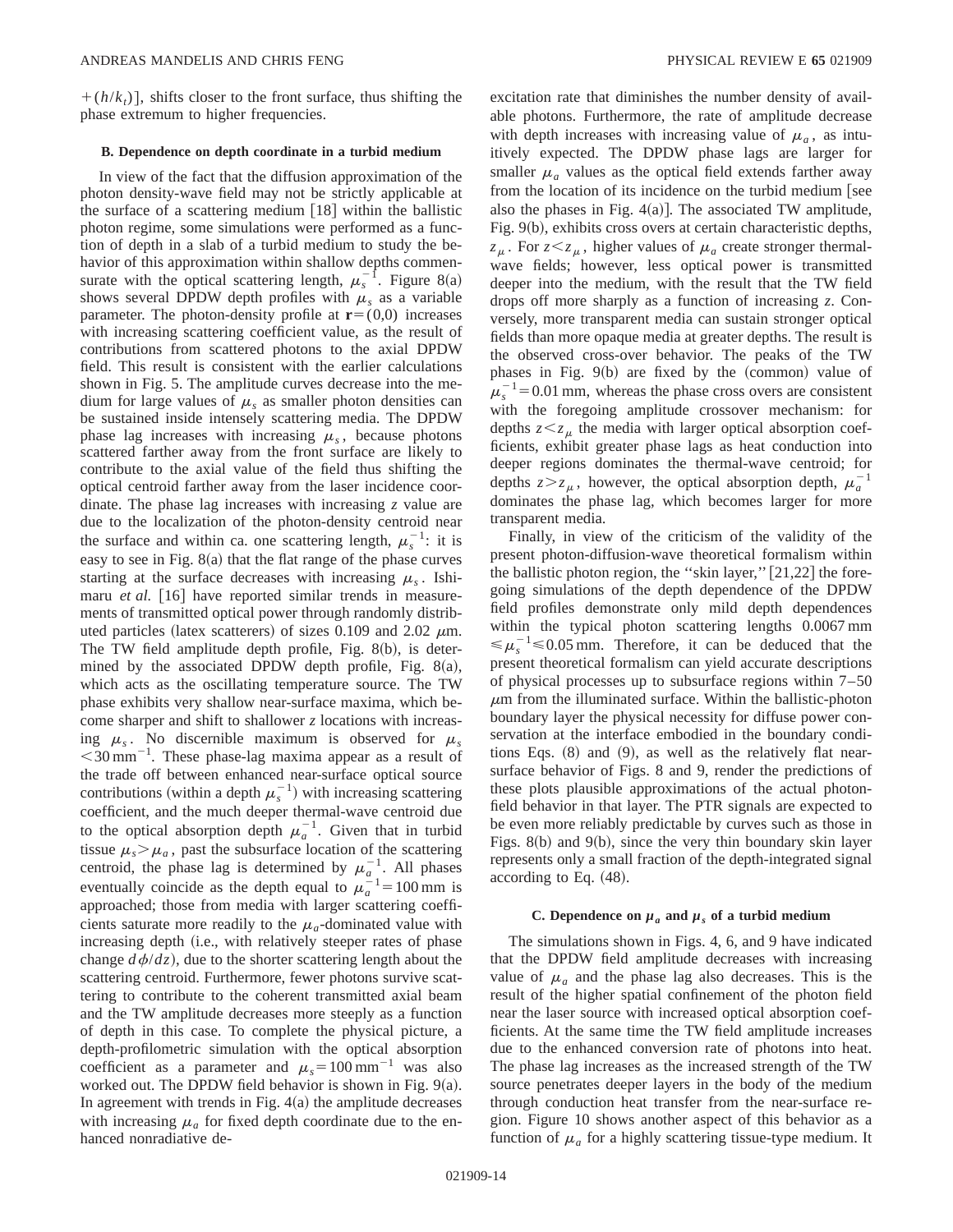



FIG. 8. Amplitude and phase depth dependence of  $(a)$  DPDW field,  $\psi_t(0,0;\omega)$  and (b) associated thermal-wave field,  $T(0,0;\omega)$ , in a slab of a turbid medium of variable  $\mu_s$ . Laser spotsize *W*  $= 0.48$  mm,  $g = 0.965$ ,  $\xi = 3.517$ ,  $f = 1$  kHz, and  $\mu_a = 0.01$  mm<sup>-1</sup>. Thermophysical parameters:  $\alpha = 0.9 \times 10^{-7} \text{ m}^2/\text{s}$ ,  $k_t = 0.446 \text{ W}/$ mK,  $h=0$  (thermally insulating surfaces).

FIG. 9. Amplitude and phase depth dependence of (a) DPDW field,  $\psi_t(0,0;\omega)$  and (b) associated thermal-wave field,  $T(0,0;\omega)$ , in a slab of a turbid medium of variable  $\mu_a$ . Laser spotsize *W*  $= 0.48$  mm,  $g = 0.965$ ,  $\xi = 3.517$ ,  $f = 1$  kHz, and  $\mu_s = 100$  mm<sup>-1</sup>. Thermophysical parameters:  $\alpha = 0.9 \times 10^{-7} \text{ m}^2/\text{s}$ ,  $k_t = 0.446 \text{ W}/$ mK,  $h=0$  (thermally insulating surfaces).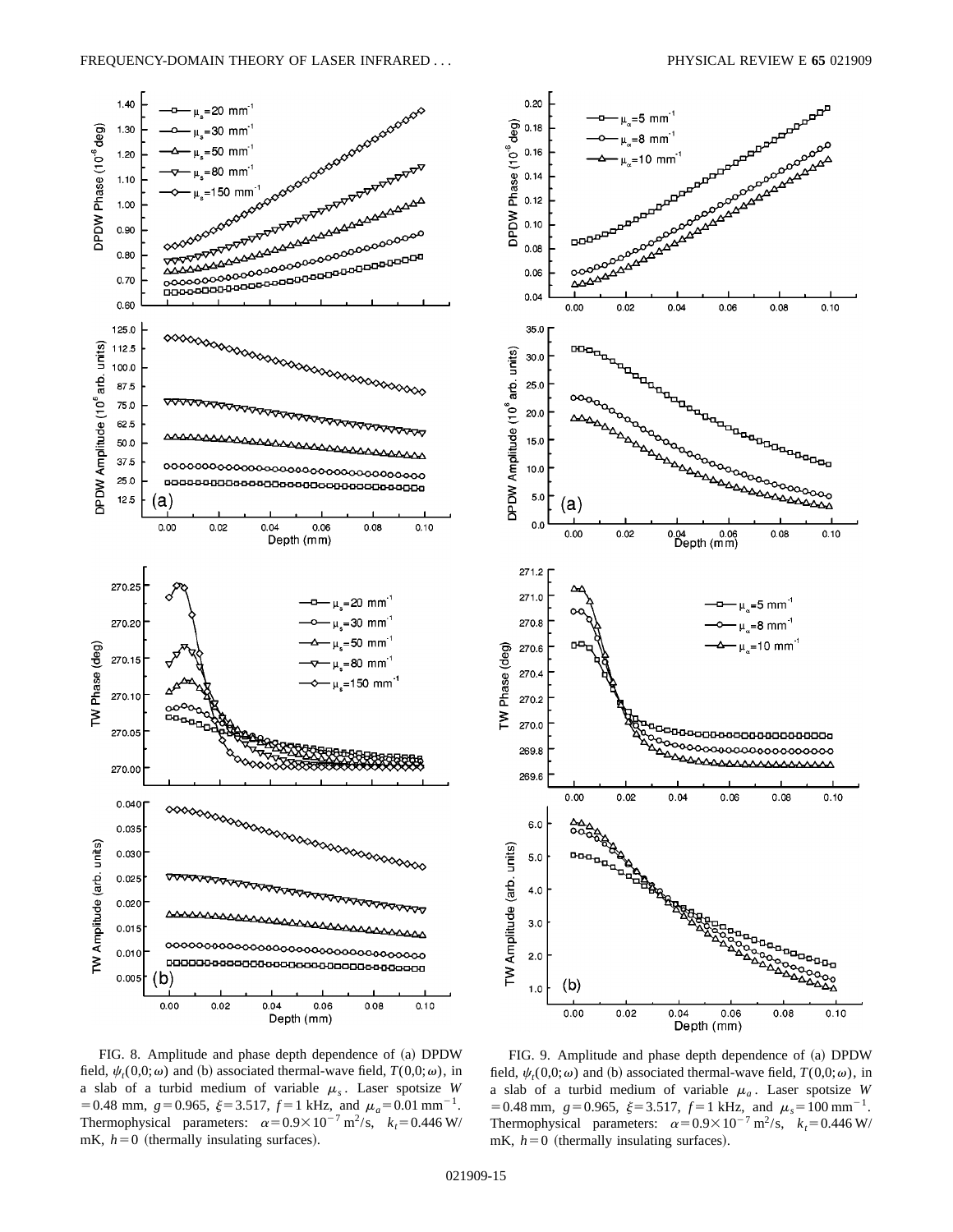

FIG. 10. Amplitude and phase dependence on  $\mu_a$  of (a) DPDW field,  $\psi_t(0,0;\omega)$  and (b) associated thermal-wave field,  $T(0,0;\omega)$ , in a slab of a turbid medium of variable modulation frequency *f*. Laser spotsize  $W=0.48$  mm,  $g=0.965$ ,  $\xi=3.517$ ,  $L=0.9$  cm, and  $\mu_s$  $=100$  mm<sup>-1</sup>. Thermophysical parameters:  $\alpha = 0.9 \times 10^{-7}$  m<sup>2</sup>/s,  $k_t$  $=0.446$  W/mK,  $h=0$  (thermally insulating surfaces).

is seen that modulation frequency up to 100 kHz has no effect on the DPDW amplitude, which is entirely dominated by  $\mu_s$  and essentially independent of  $\mu_a$  for values of this parameter up to  $0.01$  mm<sup>-1</sup>. The DPDW phase, however, increases dramatically with frequency, as the factor  $\omega \tau_a$  of the complex wave number, Eq.  $(7)$ , changes rapidly, giving rise to larger contributions to the imaginary part of the field. Therefore, the turbid medium may be said to transition from the photon-wave thin to the photon-wave thick regime above source modulation frequencies greater than  $f_0 \sim 1/2\pi \tau_a$ . Of course, the overall DPDW phase remains extremely small (experimentally until the modulation frequency  $f_0$  is attained). For diffuse-photon migration this frequency is in the  $>100$  MHz range [44,45]. Figure 10(b) is the associated TW response: The amplitude decreases monotonically with increasing frequency, as expected from the decreased thermal energy content in each period. It also increases with increasing  $\mu_a$  consistently with the complementary nature of the DPDW and TW field intensities, a result of the enhanced photon-to-heat conversion rate. The phase lag decreases with increasing frequency due to increased localization of the TW field near the source coordinate; it also increases with increasing  $\mu_a$ , for the same reasons as the TW phase at shallow depths in Fig.  $9(b)$ . Figure 11 shows simulations of the  $\mu_a$  dependence of the front-surface DPDW and TW fields with the coefficient  $\mu_s$  as a parameter. As in the case of Figs. 5 and 8, increasing  $\mu_s$  enhances the photon-density amplitude as statistically more photons from all directions get scattered back into the observation coordinate **r**. Similarly, the phase lag increases with increasing  $\mu_s$ , as the enhanced scattering process moves the optical centroid away from the source coordinate. The amplitude of the TW response in Fig.  $11(b)$  exhibits the expected correlation with the DPDW amplitude, as enhanced scattering amounts to a more intense local optical field and thus increased nonradiative conversion rate. The monotonic increase of the TW amplitude with  $\mu_a$  is consistent with that in Fig.  $10(b)$ . The TW phase lag of Fig. 11(b) increases with increasing  $\mu_s$ , as expected from the behavior of the associated DPDW phase of Fig.  $11(a)$ , since scattering (and not absorption) dominates the source of the TW field. The phase dependence on  $\mu_a$  is quite small, but physically insightfull: For relatively small values of  $\mu_s$  the spatial confinement of the local thermal-wave field due to the increased  $\mu_a$  dominates the thermal behavior; as a result the phase lag decreases for high  $\mu_a$ . For values of  $\mu_s$  $>$ 30 mm<sup>-1</sup>, the photon-scattering-dominated optical centroid dominates the TW source and moves away from the source coordinate, thus increasing the TW phase lag. Figure 12 clearly shows the trade off between increases of the DPDW field amplitude and phase lag with increasing  $\mu_s$ , and decreases in the respective quantities (without change in curve shapes) with increasing  $\mu_a$ . It is noted that the steep increase at low  $\mu_s$  is followed by near-saturation conditions for  $\mu_s \ge 400$  mm<sup>-1</sup> (diffuse-photon saturation), as the enhanced scattering "shields" the observation (source) coordinate  $\mathbf{r}=(0,0)$  from further contributions from remotely scattered photons, thus limiting any further shift of the optical centroid away from it. The much greater impact of changing  $\mu_a$  on the associated PTR amplitude is seen in Fig. 12(b),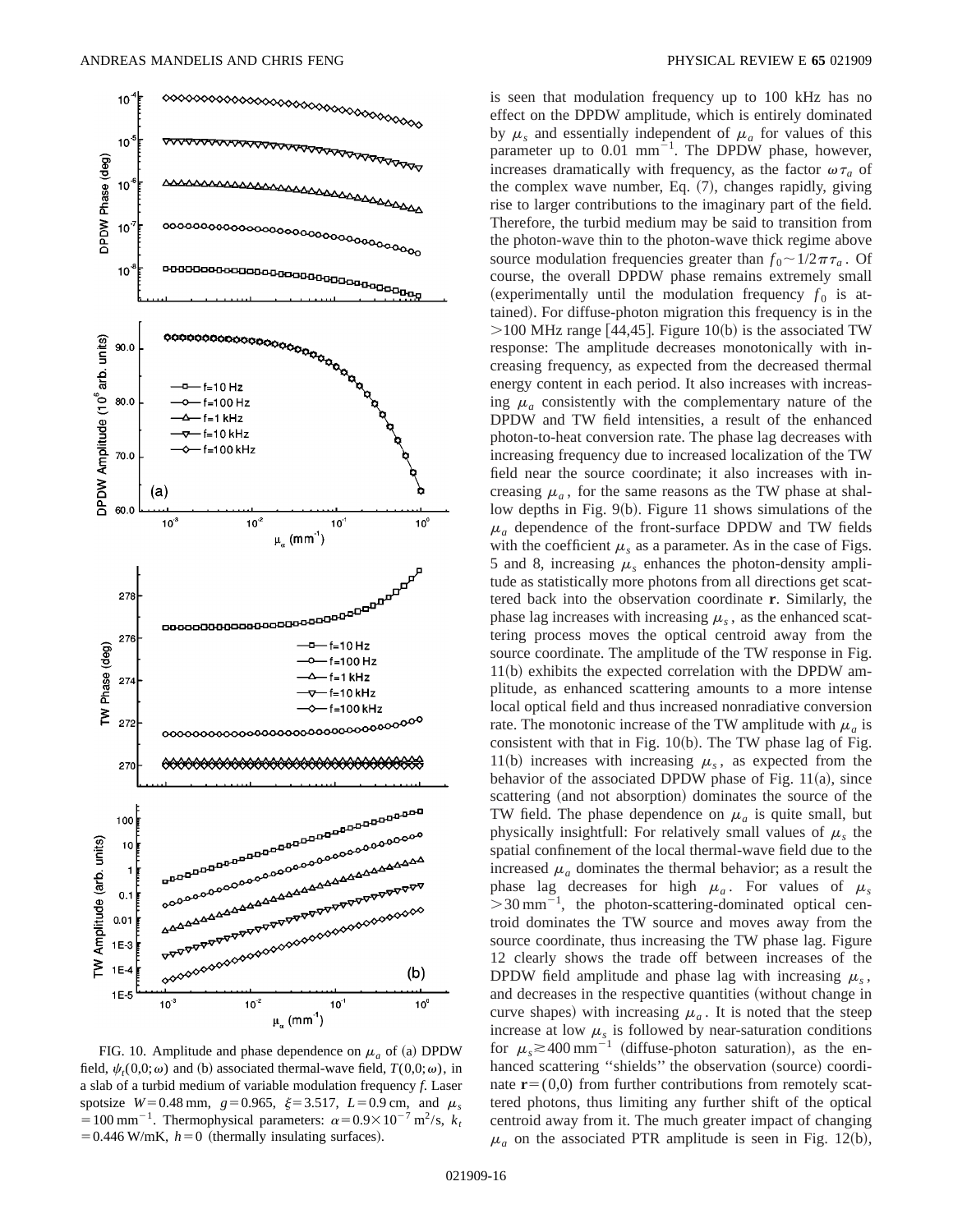



FIG. 11. Amplitude and phase dependence on the coefficient  $\mu_a$ of (a) DPDW field,  $\psi_t(0,0;\omega)$  and (b) associated thermal-wave field,  $T(0,0;\omega)$ , in a slab of a turbid medium of variable  $\mu_s$ . Laser spotsize  $W=0.48$  mm,  $g=0.965$ ,  $\xi=3.517$ ,  $L=0.9$  cm, and *f* = 1 kHz. Thermophysical parameters:  $\alpha = 0.9 \times 10^{-7}$  m<sup>2</sup>/s,  $k_t$  $=0.446$  W/mK,  $h=0$  (thermally insulating surfaces).

FIG. 12. Amplitude and phase dependence on  $\mu_s$  of (a) DPDW field,  $\psi_t(0,0;\omega)$  and (b) the associated PTR field,  $U(0,\omega)$ , in a slab of a turbid medium as a function of modulation frequency, with  $\mu_a$ as a parameter. Laser spotsize  $W=0.48$  mm,  $g=0.965$ ,  $\xi=3.517$ ,  $f=1$  kHz, and  $L=0.9$  cm. Thermophysical parameters:  $\alpha=0.9$  $\times 10^{-7}$  m<sup>2</sup>/s,  $k_t$ =0.446 W/mK, and  $h$ =0.  $\bar{\mu}_{IR}$ =60 mm<sup>-1</sup>.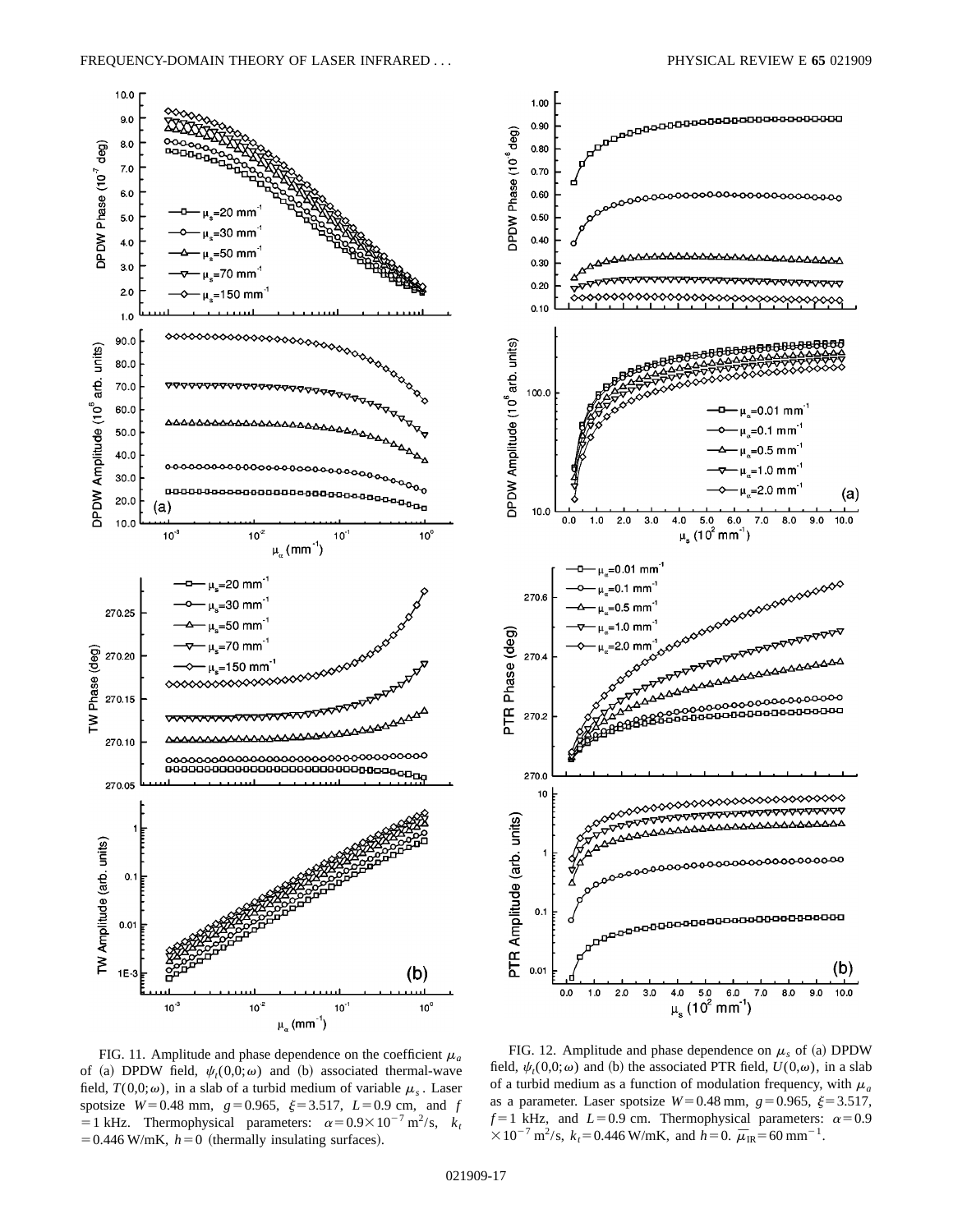where the depth integration of the TW field preserves and accelerates the gradual diffuse-photon saturation with increasing  $\mu_s$ . Yasa, Jackson, and Amer [46] and Helander and Lundstrom [49] have reported experimental verifications of this effect using photothermal methods. The PTR phase saturates more slowly because, as a result of depth integration, it is sensitive to the composite thermal centroid determined by all three values of  $\mu_s^{-1}$ ,  $\mu_a^{-1}$ , and  $\bar{\mu}_{IR}^{-1}$ . Therefore, the scattering component has only partial influence on the behavior of the phase with  $\mu_s$ .

#### **VIII. CONCLUSIONS**

A three-dimensional theory of the frequency-domain thermal-wave field generated inside a turbid medium with optical and thermal properties of human tissue has been presented. The optical source was treated as a Gaussian-laserbeam-excited three-dimensional harmonically modulated diffuse photon-density-wave (DPDW) field in the diffusion approximation of the radiative transfer theory. Numerical inversions of the derived spatial Hankel transforms were performed to study the dependence of the DPDW field and of the associated thermal-wave field or photothermal radiometric signal on the key parameters of turbid media, such as the optical absorption and optical scattering coefficients, modulation frequency, sample thickness, and optical or photothermal depth profile. The derived theory can be used toward computational multiparameter fits of experimental data using frequency-domain photothermal radiometry or other photothermal techniques probing turbid media. Preliminary applications of the present theory to soft tissue phantoms  $[42]$  and dental enamel  $[50]$  (the latter used as an example of nonzero lifetime-limited fluorescent turbid optical medium) have already shown very good promise with regard to the ability of the theory to measure the reduced optical scattering and absorption coefficients of these media uniquely and within 20% and 10%, respectively, of the values independently derived by using Mie theory and spectrophotometric measurements.

#### **ACKNOWLEDGMENTS**

The authors wish to acknowledge useful discussions with, and valuable comments by, Dr. Alex Vitkin, Princess Margaret Hospital, Toronto, on some aspects of the theoretical formalism. The contribution of Lena Nicolaides with an early version  $[42]$  of the improper integral routine *qromo*  $[41]$  is also acknowledged. The support of the Natural Sciences and Engineering Research Council of Canada (NSERC) to one of us  $(C.F.)$  is gratefully acknowledged.

- [1] *Photon Migration in Tissues*, edited by B. Chance (Plenum, New York, 1989).
- [2] *Optical-Thermal Response of Laser-Irradiated Tissue*, edited by A. J. Welch and M. J. C. van Gemert (Plenum, New York, 1995).
- [3] W. F. Cheong, S. A. Prahl, and A. J. Welch, IEEE J. Quantum Electron. **26**, 2166 (1990).
- [4] S. R. Arridge, P. van der Zee, M. Cope, and D. T. Delpy, Proc. SPIE 1431, 204 (1991).
- [5] B. C. Wilson, E. M. Sevick, M. S. Patterson, and B. Chance, Proc. IEEE **80**, 918 (1992).
- [6] S. L. Jacques, J. S. Nelson, W. H. Wright, and T. E. Milner, Appl. Opt. 32, 2439 (1993).
- [7] S. A. Prahl, I. A. Vitkin, U. Bruggemann, B. C. Wilson, and R. R. Anderson, Phys. Med. Biol. 37, 1203 (1992).
- [8] S. A. Prahl, in *Progress in Photothermal and Photoacoustic Science and Technology*, edited by A. Mandelis and P. Hess (SPIE, Bellingham, WA, 1997), Vol. III, Chap. 11.
- [9] T. E. Milner, D. M. Goodman, B. S. Tanenbaum, and J. S. Nelson, J. Opt. Soc. Am. A 12, 1479 (1995).
- [10] L. Nicolaides, A. Mandelis, and S. Abrams, J. Biomed. Opt. 5,  $31$   $(2000)$ .
- [11] L. Nicolaides, Y. Chen, A. Mandelis, and I. A. Vitkin, in Proceedings of the International Conference on Photoacoustic Photothermal Phenomena, Kyoto, 2000, edited by T. Sawada and M. Terazima [Anal. Sci. 17, s326 (2000)].
- $[12]$  A. Yodh and B. Chance, Phys. Today **48**  $(3)$ , 34  $(1995)$ .
- $[13]$  A. Mandelis, Phys. Today **53**  $(8-1)$ , 29  $(2000)$ .
- [14] A. Ishimaru, *Wave Propagation and Scattering in Random Me*dia (Academic, New York, 1978).
- [15] J. A. Kang, *Electromagnetic Wave Theory* (Wiley, New York, 1986).
- @16# E. Amic, J. M. Luck, and Th. M. Nieuwenhuizen, J. Phys. I **7**, 445 (1997); A. Ishimaru, Y. Kuga, R. L.-T. Cheung, and K. Shimizu, J. Opt. Soc. Am. **73**, 131 (1983).
- [17] D. A. Boas and A. G. Yodh, J. Opt. Soc. Am. A **14**, 192 (1997).
- [18] T. J. Farrell, M. S. Patterson, and B. Wilson, Med. Phys. 19, 879 (1992).
- [19] J. J. Doderstadt and L. J. Hamilton, *Nuclear Reactor Analysis* (Wiley, New York, 1976); R. C. Haskell, L. O. Svaasand, T.-T. Tsay, T. C. Feng, M. S. McAdams, and B. J. Tromberg, J. Opt. Soc. Am. A 11, 2727 (1994).
- [20] M. S. Patterson, in *Optical-Thermal Response of Laser-Irradiated Tissue*, edited by A. J. Welch and M. J. C. van Gemert (Plenum, New York, 1995).
- [21] Th. M. Nieuwenhuizen and J. M. Luck, Phys. Rev. E 48, 569  $(1993).$
- [22] M. C. W. van Rossum and Th. M. Nieuwenhuizen, Rev. Mod. Phys. 71, 313 (1999).
- $[23]$  A. Ishimaru, Appl. Opt. **28**, 2210  $(1989)$ .
- [24] A. Mandelis, *Diffusion Wave Fields: Mathematical Methods* and Green Functions (Springer, New York, 2001), Chap. 10, pp. 662–672.
- [25] M. Q. Brewster, *Thermal Radiative Transfer and Properties* (Wiley, New York, 1992), p. 407.
- [26] G. Eason, R. Veich, R. Nisbet, and F. Turnbull, J. Phys. D 11, 1463 (1978).
- [27] W. M. Star and J. P. A. Marijnissen, J. Photochem. Photobiol., B 1, 149 (1987).
- [28] R. R. Anderson, H. Beck, U. Bruggemann, W. Farinelli, S. L.